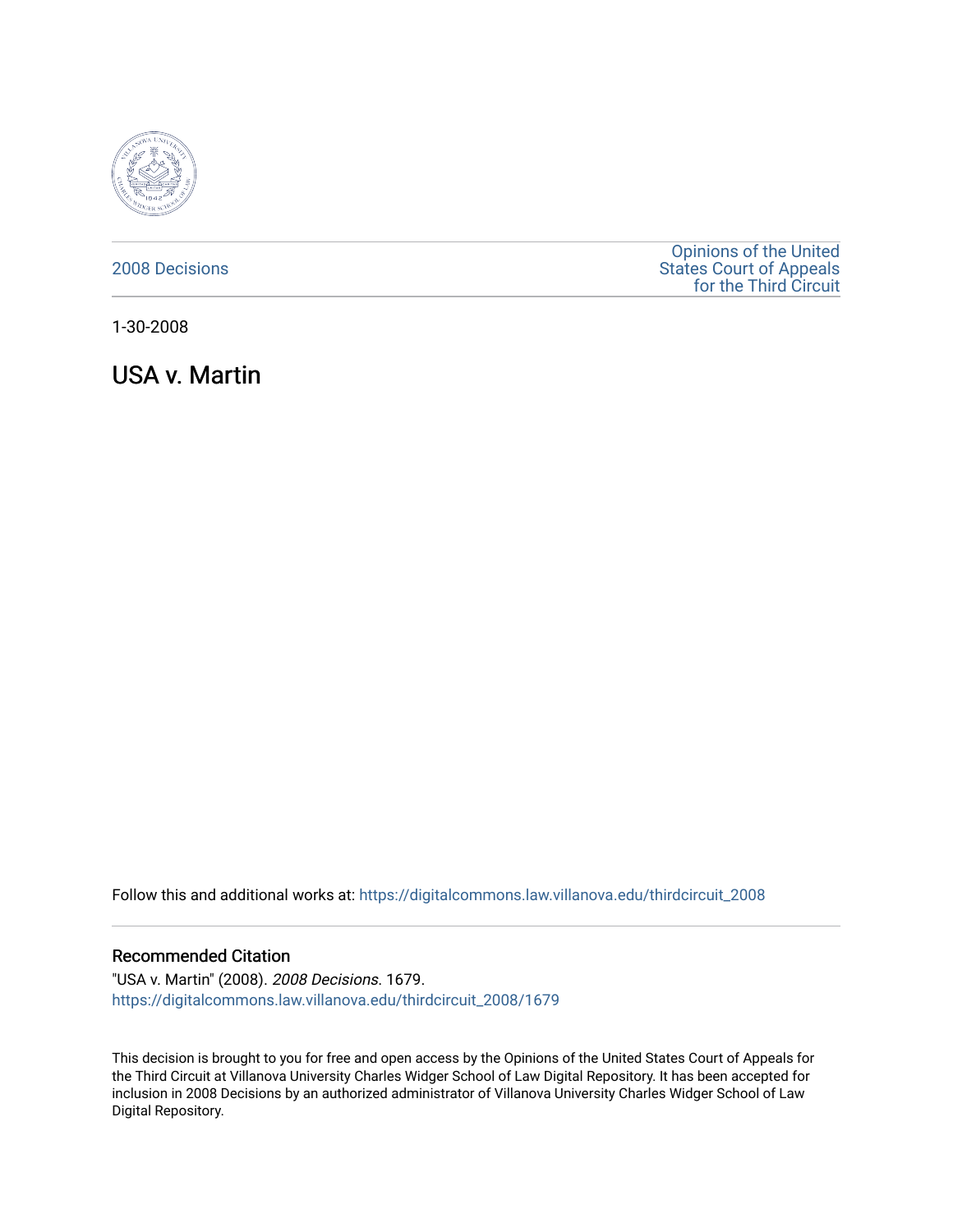# NOT PRECEDENTIAL UNITED STATES COURT OF APPEALS FOR THE THIRD CIRCUIT

No. 05-2937

## UNITED STATES OF AMERICA

v.

ROBERT EARL MARTIN, Appellant

On Appeal from the United States District Court for the Eastern District of Pennsylvania D.C. Criminal No. 98-cr-0178 (Honorable Norma L. Shapiro)

Argued March 1, 2007 Before: SCIRICA, *Chief Judge*, McKEE and NOONAN<sup>\*</sup>, *Circuit Judges*.

(Filed: January 30, 2008)

PAUL M. MESSING, ESQUIRE (ARGUED) Kairys, Rudovsky, Epstein & Messing 718 Arch Street, Suite 501 South Philadelphia, Pennsylvania 19107 Attorney for Appellant

MARY E. CRAWLEY, ESQUIRE (ARGUED) Office of United States Attorney 615 Chestnut Street, Suite 1250 Philadelphia, Pennsylvania 19106 Attorney for Appellee

The Honorable John T. Noonan, Jr., United States Circuit Judge for the Ninth Judicial \* Circuit, sitting by designation.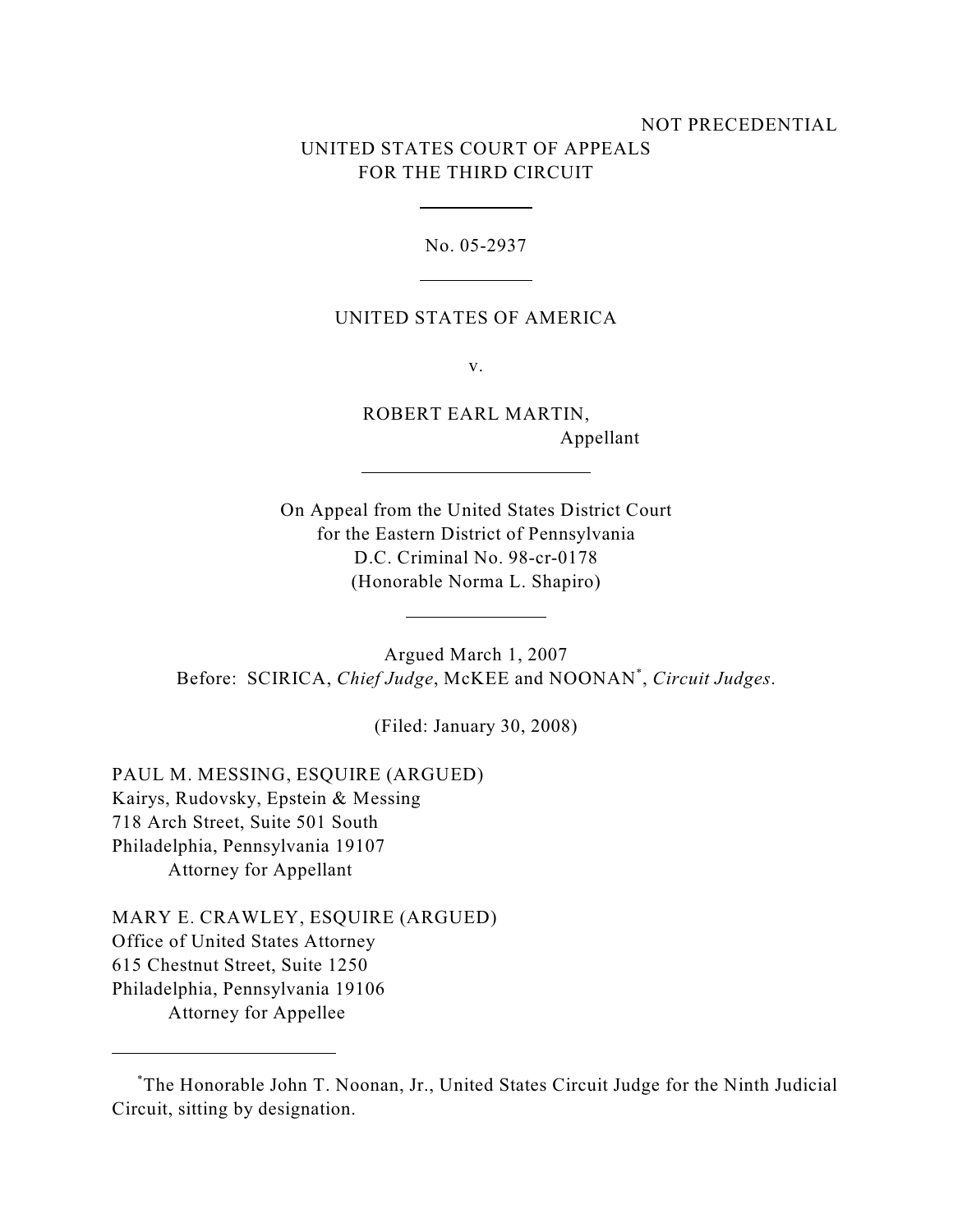### OPINION OF THE COURT

SCIRICA, *Chief Judge*.

Robert Earl Martin appeals from an order denying his motion to vacate, set aside, or correct his sentence under 28 U.S.C. § 2255. Martin was convicted of armed bank robbery and firearms violations and sentenced to life imprisonment under 18 U.S.C. § 3599(c), the "three strikes" statute. Martin's two prior convictions were for second degree murder and also for armed bank robbery and firearm possession. On direct appeal, we affirmed his judgment of conviction and sentence. *United States v. Martin*, 46 Fed. App'x 119, 123 (3d Cir. 2002). We have jurisdiction under 28 U.S.C. §§ 2253 and 1291, and will affirm.

I.

A grand jury returned a two-count indictment against Robert Earl Martin, charging him with armed bank robbery, in violation of 18 U.S.C. § 2113(d), and using and carrying a firearm during a crime of violence, in violation of 18 U.S.C. § 924(c). The indictment charged Martin with robbing a United Bank branch at 2820 West Girard Avenue in Philadelphia, Pennsylvania, on March 6, 1998, stealing \$6,694 from the bank, and using a sawed-off, double-barreled shotgun during the robbery. The entire armed robbery was captured on the bank's videotape surveillance.

2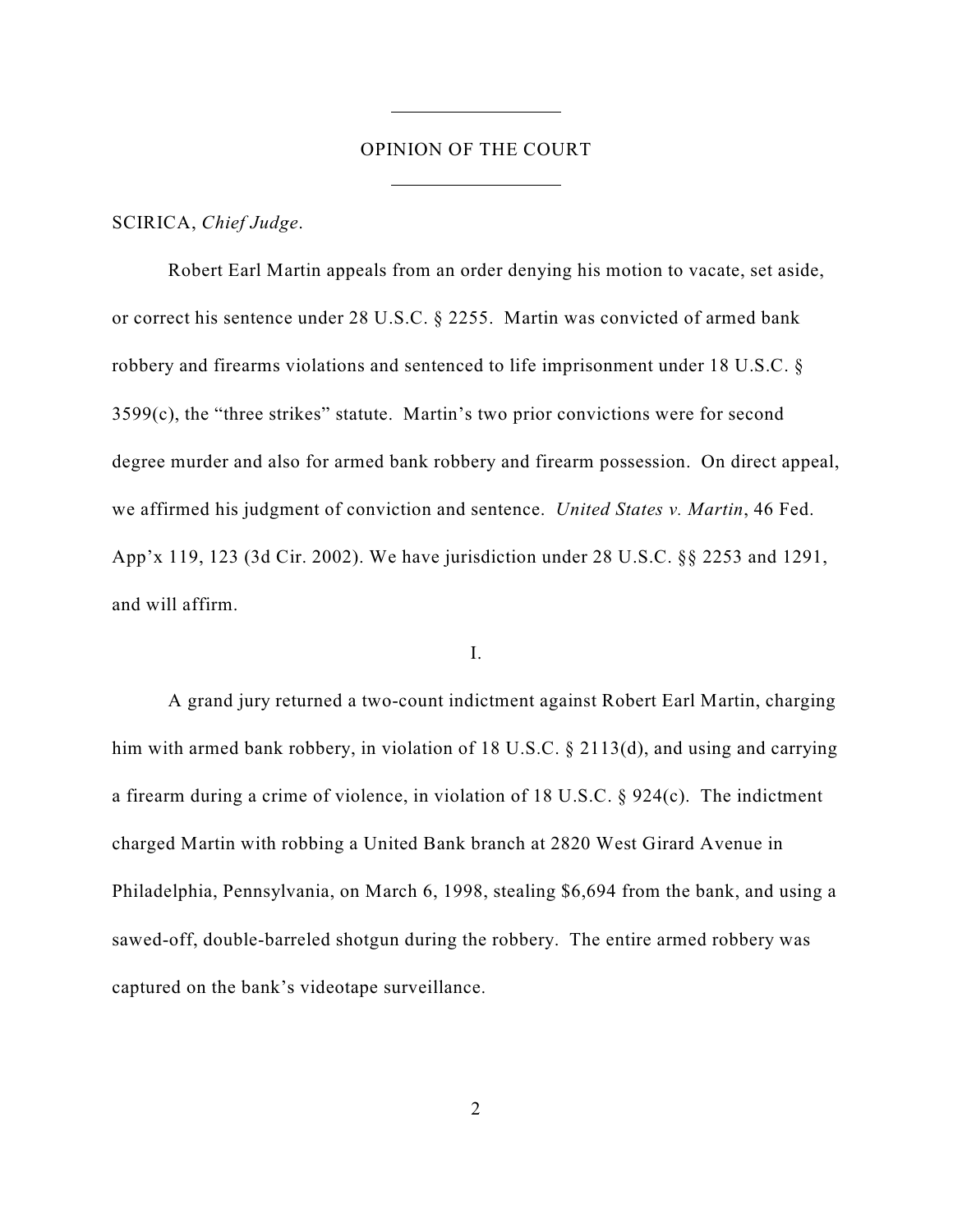The case was tried to a jury. At trial, the jury compared eighty photographs from the bank's surveillance cameras, the video surveillance tape of the bank robbery, and a photograph of Martin taken on the day of his arraignment. A surveillance photograph of the robber leaving the bank, which we have examined, is clear and definite. The jury observed Martin in person throughout the trial. Three bank employees testified about the robbery and positively identified Martin as the individual who robbed the bank. Two of these bank employees, Sandra Risco and Kimberly Smiley, identified Martin from a photo spread shortly after the robbery.

Sandra Risco, the bank's head teller, testified Martin entered the bank, put what "looked like a rifle with barrels [that were] very short" under the bank security guard Smiley's chin. Martin brought the security guard to Risco's teller window and looked at Risco, motioning to her to buzz him into the teller area. After the robbery, Risco described the robber as a black male, a few inches taller than five feet six inches, 130–140 pounds, wearing a green baseball cap, a zipped-up blue jacket, and having a "straggly," unshaven face. She remembered the robber had a distinctive "side-to-side" walk. FBI Agent Ronald Manning had observed Martin while he was in FBI custody on March 25, 1998, and testified Martin moved with a "pigeon-toed" walk.

According to Kimberley Smiley, a woman who was a uniformed but unarmed security officer provided to the bank by a professional security service, a man entered the bank at about 12:30, March 6, 1998. He went up to the tellers' window and looked in.

3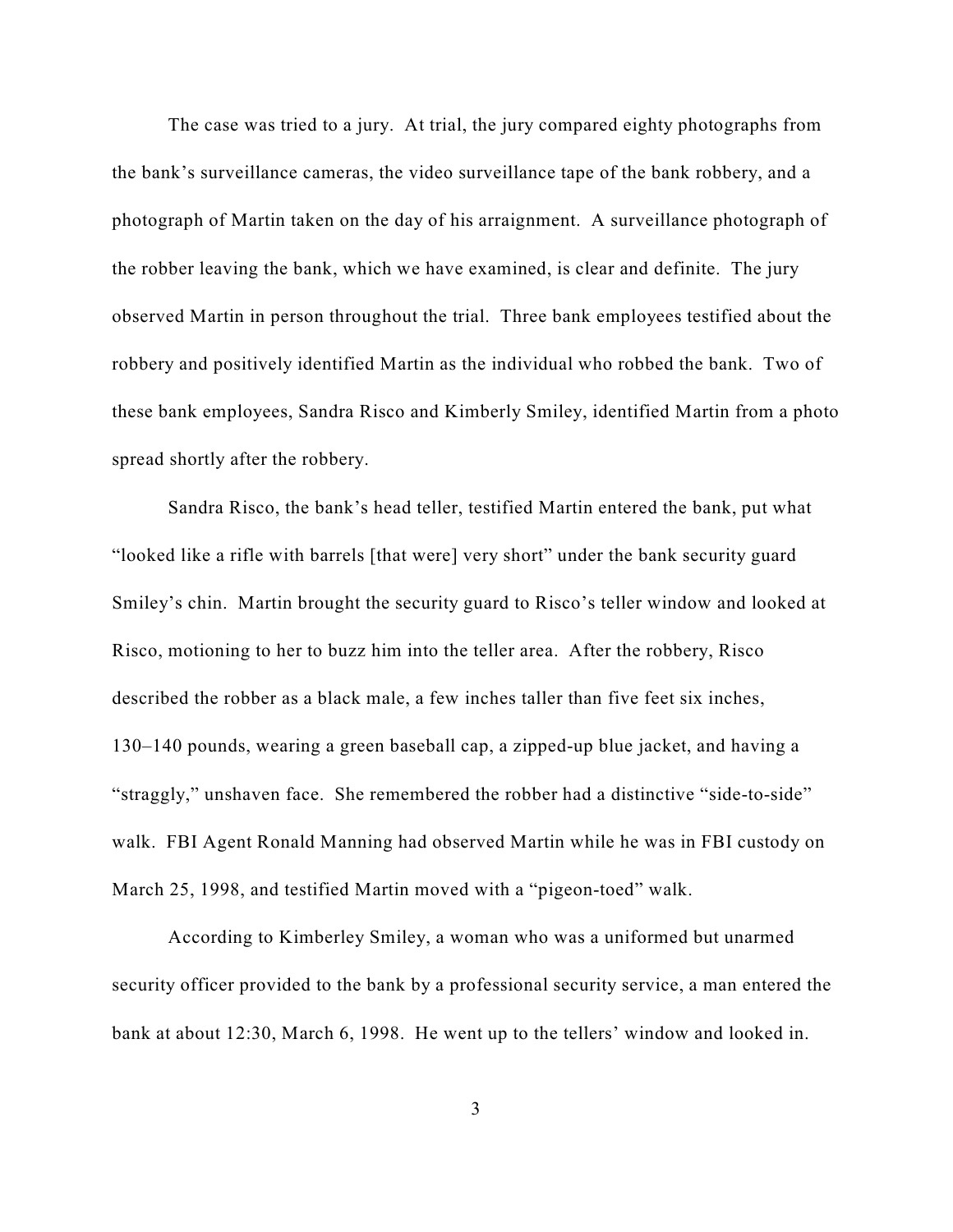Smiley asked the man his business. He said that he was looking for "a tall female with long hair or something." Smiley told him that there was no one like that in the bank on this day. The man left. Twenty minutes later the same man returned and pointed a sawed-off shot gun at Smiley. She was approximately the same height as the man and looked directly into his eyes. She smacked the gun. The man hit her with it on the right side of her head and asked if Smiley thought that he was playing. The man grabbed Smiley's collar, stuck the gun under her collar and pulled her through the lobby towards the back of the bank. The man kept saying this was a stick up and telling the bank tellers to open up the door to their area or he would kill Smiley. The man kept hold of Smiley until they entered the customers' service area, where he left her. She watched as he entered the tellers' area and as he began emptying a drawer. She then fled into the street to find a telephone to call the police. Smiley identified the defendant as the man she had spoken to, whose gun she had slapped, who had hit her on the face and who had dragged her from the foyer across the lobby to the customers' service area. Smiley testified, "I'll never forget his face.

At the end of March, 1998, an F.B.I. agent showed Smiley a variety of photographs and she went directly to a photograph of the defendant, saying, "This is the guy." Cross-examination produced nothing to shake Smiley's reliability or recollection.

Margaret Green, the bank's customer service representative, testified she observed Martin pointing a sawed-off shotgun at the bank's security guard and demanding to be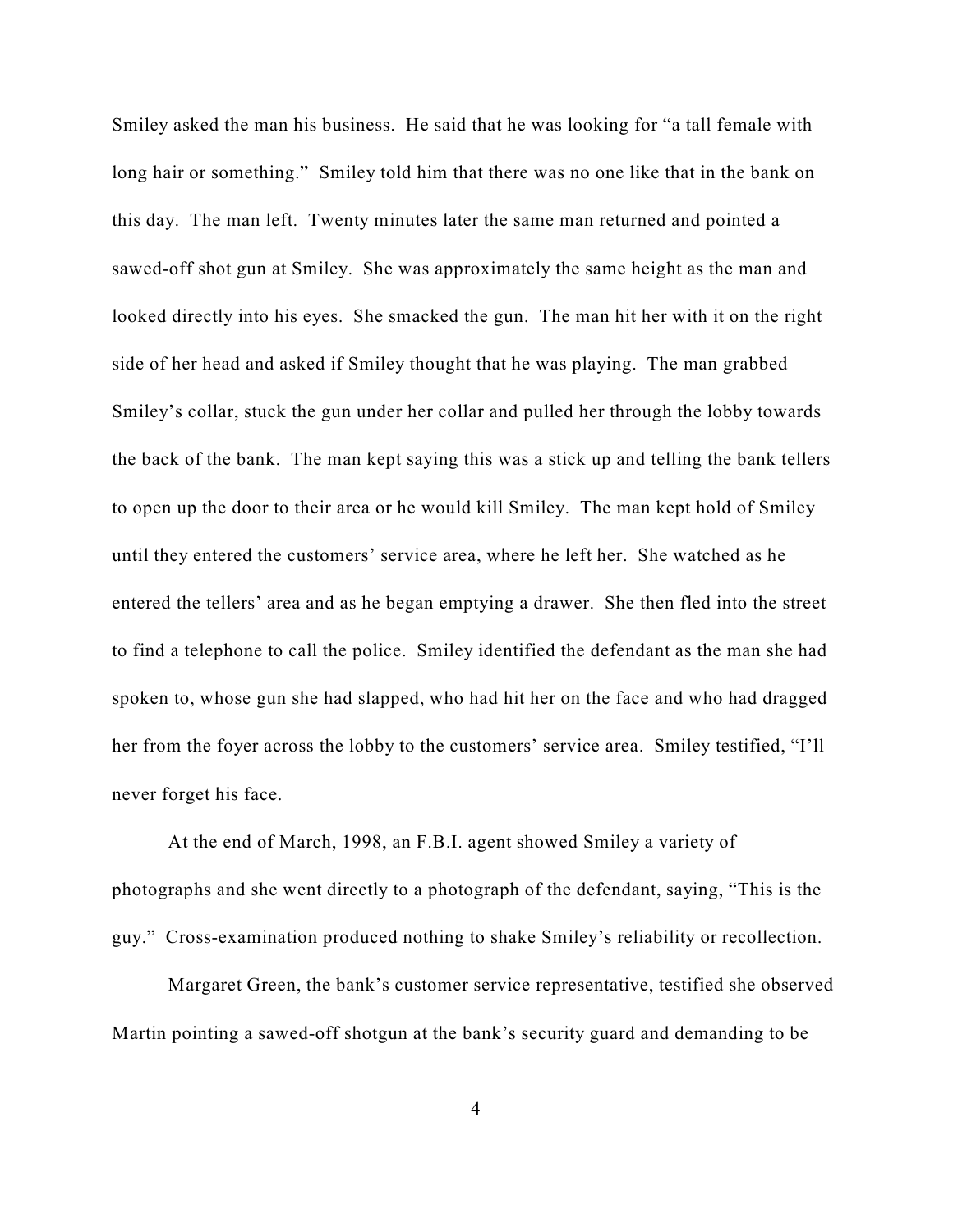buzzed into the teller area. Green buzzed in Martin and watched him enter and exit the teller area. After the robbery, Green described the robber as "a black male, medium height, medium build, about . . . [160 to 170] pounds, wearing dark clothing, pants and jacket, a jacket that zipped up the front."

Philadelphia Detective Mary Seifert, the arresting officer, testified about the facts leading to Martin's arrest. On cross-examination she explained she had received information from an informant, Edna Cook, who had identified Martin from the surveillance photograph and indicated the barbershop where Martin worked. On direct examination, Detective Seifert said she had arrested Martin, as opposed to other individuals in the barbershop where Martin was found, because she had "recognized [Martin] as being the person in [the surveillance] photograph . . . taken the day of the robbery." Defense witness Richard Vorder Bruegge, an FBI photographic evidence examiner, testified he was unable to positively identify Martin as the individual in the bank surveillance photograph, but stated he "was very close to making an identification."

All sides stipulated that the robbery lasted approximately one minute. As noted, one identification witness saw Martin twice that day and the bank's surveillance system, active throughout the robbery, yielded eighty photographs of the robbery and the robber.

The jury found Martin guilty on both charges. After denying Martin's post-trial motion for judgment of acquittal, *United States v. Martin*, No. 98-178, 2000 WL 233217 (E.D. Pa. Feb. 25, 2000), the District Court sentenced Martin on August 1, 2001, to life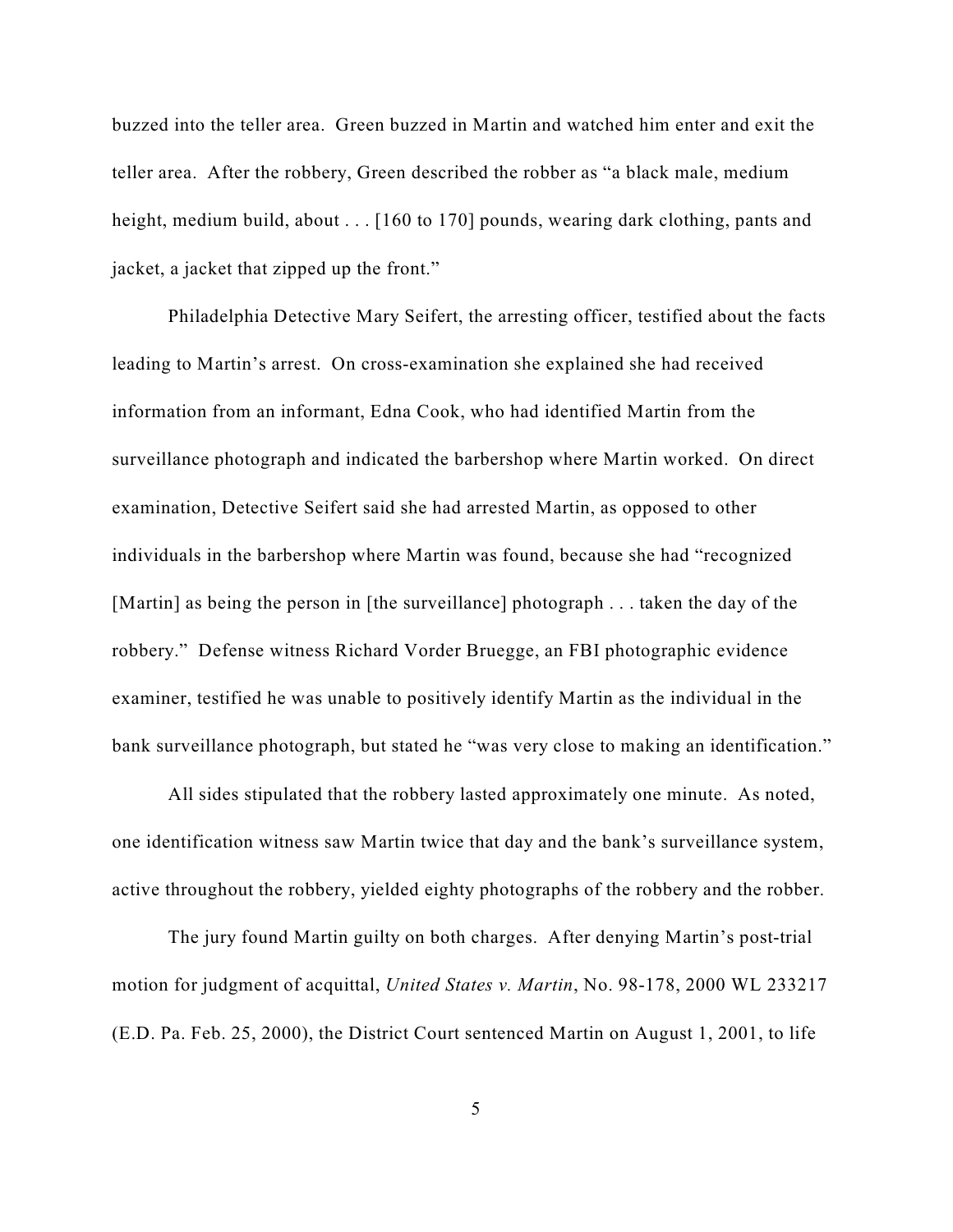imprisonment under the "three strikes" statute, 18 U.S.C. § 3559(c), because Martin had two prior violent felony convictions. Martin timely appealed. We affirmed his conviction and sentence on July 30, 2002, finding "the evidence presented at trial was substantial . . . [and] there was ample evidence for the jury to determine Martin's guilt." *Martin*, 46 Fed. App'x at 123.

Martin filed a timely pro se petition under 28 U.S.C. § 2255, contending ineffective assistance of counsel for his trial counsel's failure to: (1) suppress the arresting officer's testimony; (2) request a *Barber* jury charge to caution the jury about unreliable identification testimony; and (3) call two alibi witnesses to testify. The District Court appointed counsel, and held an evidentiary hearing. Martin's trial counsel did not testify at the evidentiary hearing. The District Court denied Martin's § 2255 petition. *United States v. Martin*, No. 98-178, 2005 WL 1168383 (E.D. Pa. May 16, 2005).

The District Court found Martin had not presented sufficient evidence to show his trial counsel's failure to suppress Detective Seifert's testimony had not been strategic nor had Martin demonstrated prejudice in light of the other evidence before the jury. The court also found it would not necessarily have granted a request for a *Barber* jury charge if asked, and it did not find "a reasonable probability of a different outcome had the jury received the *Barber* instruction." The court found Martin had not demonstrated that "trial counsel [had] made an objectively unreasonable strategic decision not to call the alibi witnesses." The District Court did not grant a certificate of appealability.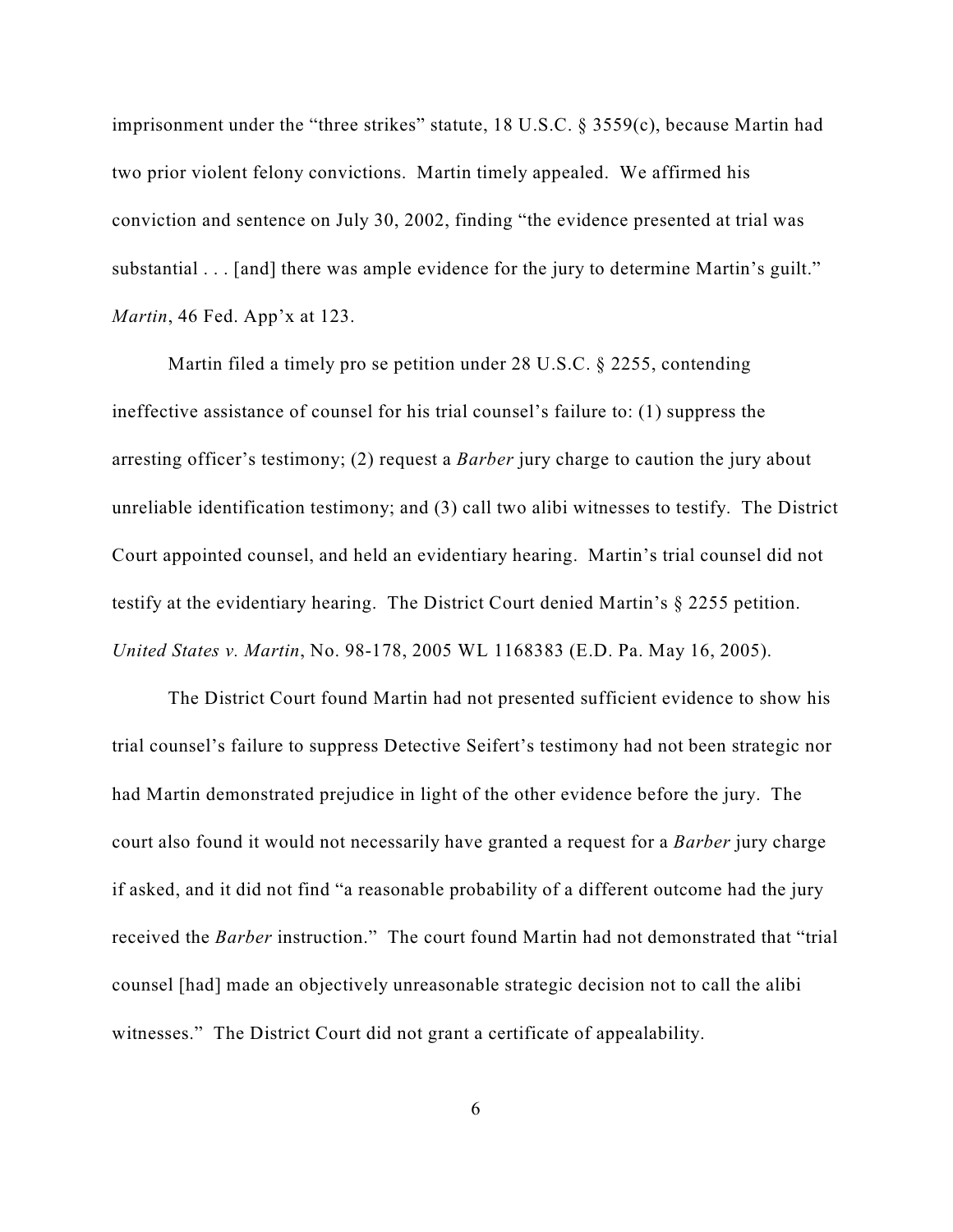We granted a certificate of appealability "as to whether trial counsel was ineffective with respect to: (1) not having objected to Seifert's identification testimony and not having cross-examined with respect thereto; (2) not having requested jury instructions regarding identification testimony; and (3) failure to call Mr. Polk and Mr. El as witnesses." Our review over the legal component of a claim for ineffective assistance of counsel is plenary while underlying facts are reviewed for clear error. *See United States v. Smack*, 347 F.3d 533, 537 (3d. Cir. 2003).

#### II.

To establish a claim of ineffective assistance of counsel, Martin must demonstrate his attorney's performance was deficient and that he was prejudiced by this deficiency. *Strickland v. Washington*, 466 U.S. 668, 687 (1984). That is, he must prove counsel's performance "fell below an objective standard of reasonableness," *id.* at 688, and that "there is a reasonable probability that, but for counsel's unprofessional errors, the result of the proceeding would have been different," *id.* at 694. Counsel cannot be ineffective for failing to raise meritless claims, and counsel's strategic choices are reviewed with a strong presumption of correctness. *See Sistrunk v. Vaughn*, 96 F.3d 666, 670 (3d Cir. 1996).

To succeed on an ineffective assistance of counsel claim, petitioners must show counsel's performance was deficient based on the "facts of the particular case, viewed as of the time of counsel's conduct." *Strickland*, 466 U.S. at 690. Petitioners may overcome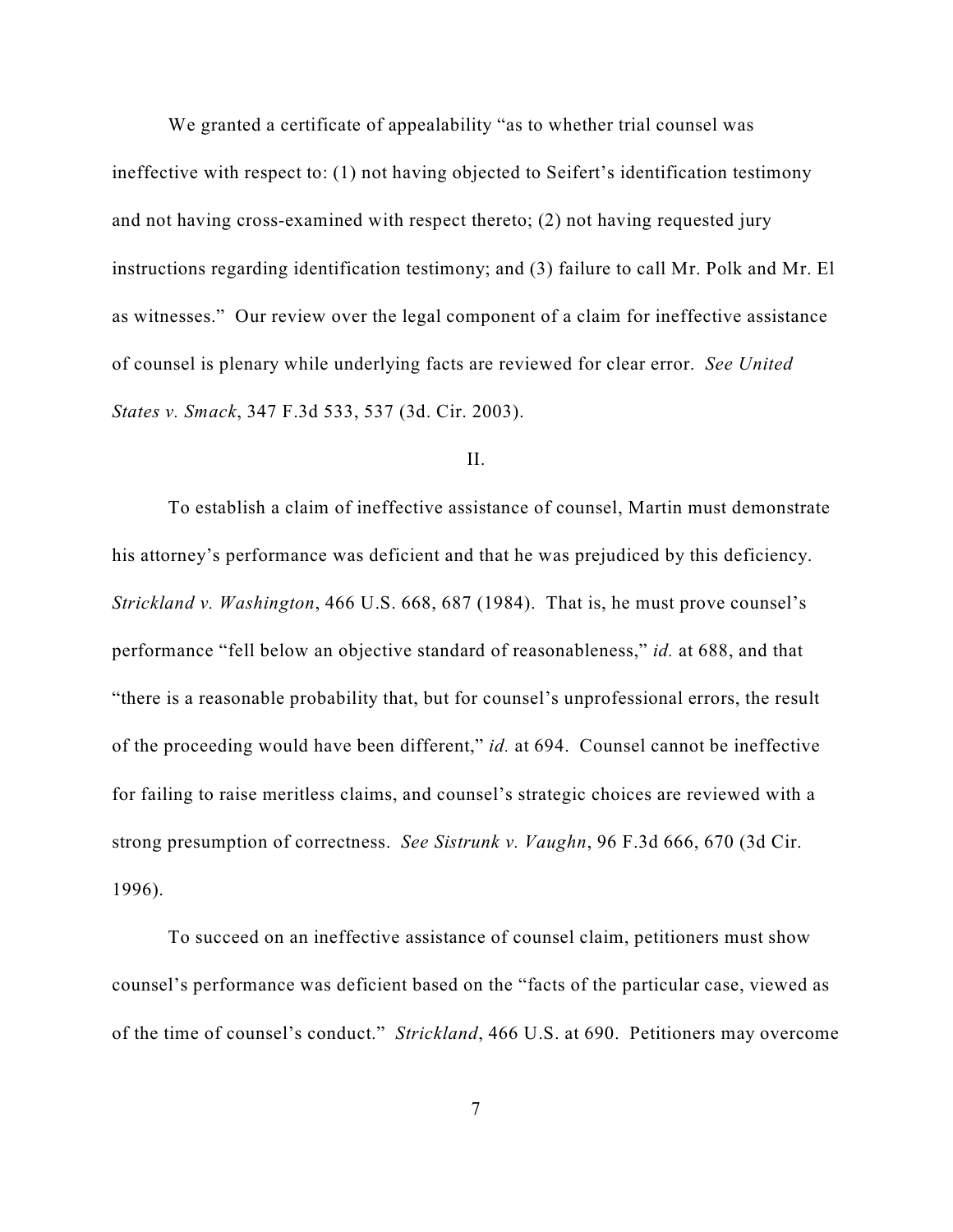the "presumption that counsel's conduct falls within the wide range of reasonable professional assistance," *id.* at 689, by "showing that no sound strategy posited by the [government] could have supported the conduct," *Thomas v. Varner*, 428 F.3d 491, 500 (3d Cir. 2005). Under the prejudice prong, "a reasonable probability is one 'sufficient to undermine confidence in the outcome.'" *United States v. Gray*, 878 F.2d 702, 710 (3d Cir. 1989) (quoting *Strickland*, 466 U.S. at 694). We must consider the totality of the evidence at trial in our prejudice evaluation: "'a verdict or conclusion only weakly supported by the record is more likely to have been affected by errors than one with overwhelming record support.'" *Id.* at 711 (quoting *Strickland*, 466 U.S. at 696).

 $A<sub>1</sub>$ 

Martin contends trial counsel was ineffective in not attempting to exclude Detective Seifert's testimony as inadmissible lay opinion under Fed. R. Evid.  $701<sup>1</sup>$ because she was not an eyewitness to the robbery, and also because counsel elicited prejudicial testimony on cross-examination.<sup>2</sup>

 ${}^{1}$ Fed. R. Evid. 701 provides:

If the witness is not testifying as an expert, the witness' testimony in the form of opinions or inferences is limited to those opinions or inferences which are (a) rationally based on the perception of the witness, (b) helpful to a clear understanding of the witness' testimony or the determination of a fact in issue, and (d) not based on scientific, technical, or other specialized knowledge within the scope of Rule 702.

<sup>2</sup>The Advisory Committee Notes for Rule 701 suggest cross-examination may be a helpful tool for pointing out weakness in testimony because "necessity as a standard for permitting opinions and conclusions has proved too elusive and too unadaptable to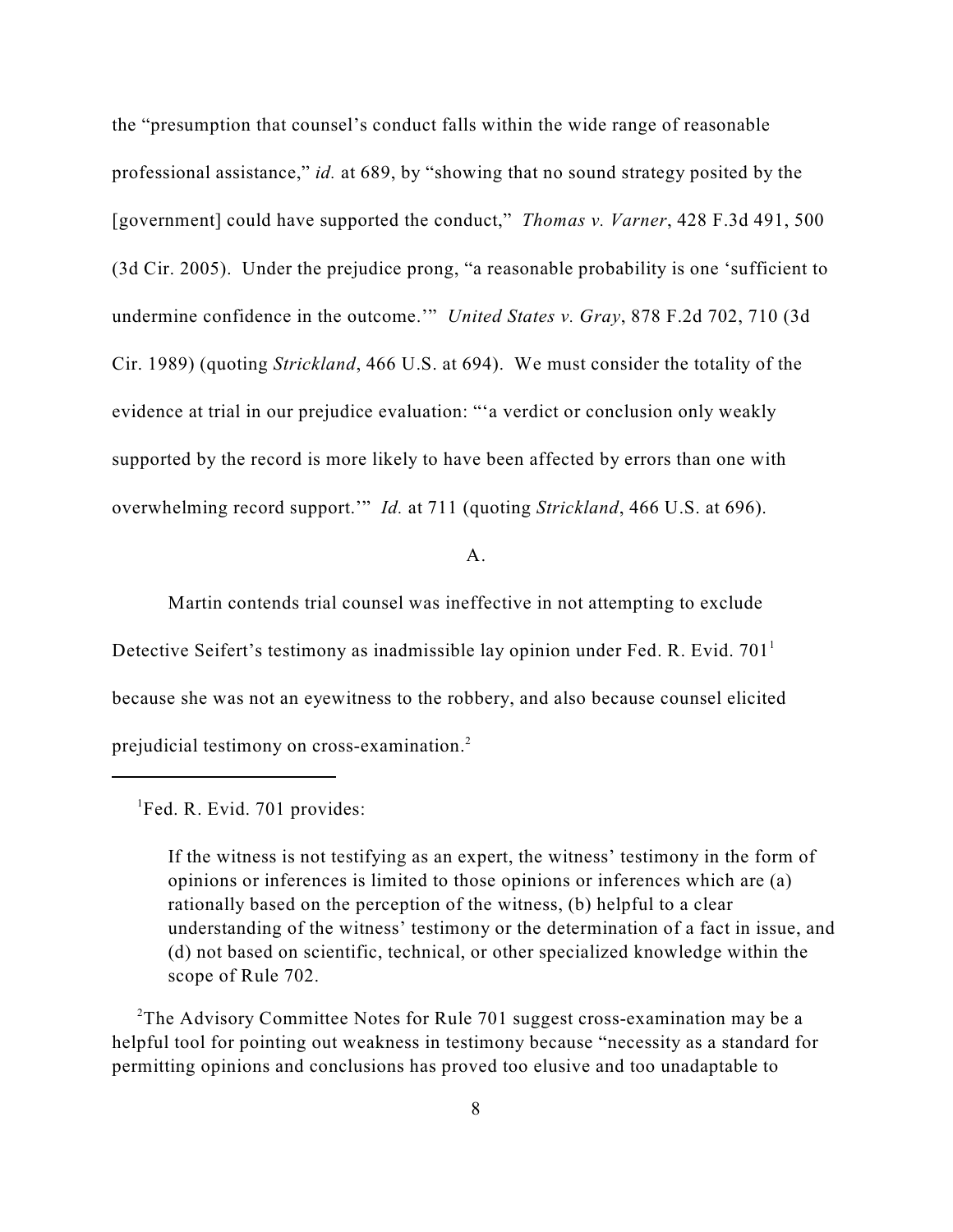We believe Detective Seifert's testimony provided admissible background

evidence explaining the arrest, "helpful to a clear understanding" of her testimony. $3$  As the arresting officer, Detective Seifert testified about the circumstances leading to Martin's arrest, including why she arrested Martin, as opposed to anybody else in the barbershop. Detective Seifert stated she arrested Martin because she had "recognized him [Martin] as being the person in this photograph, which is a surveillance photo taken the day of the robbery . . . ."

In support of his argument, Martin cites *United States v. LaPierre*, 998 F.2d 1460

(9th Cir. 1993). In *LaPierre*, the defendant was convicted of bank robbery and weapons

particular situations for purposes of satisfactory judicial administration." Fed. R. Evid. 702 advisory committee's note.

<sup>3</sup>The following is part of Government counsel's direct examination of Detective Seifert:

Q [Government]: Did you go into the barbershop when you went there that day?

A [Detective Seifert]: Yes, I did.

Q: And did you have – were you by yourself or with other persons?

A: I was with other persons.

Q: When you went into the barbershop, was there more than one person inside or only one person?

A: There was more than one.

Q: And you arrested the defendant?

A: Yes, I did.

Q: Again, what did you arrest him for, as opposed to somebody else in the barbershop?

A: I recognized him as being the person in this photograph, which is a surveillance photo taken the day of the robbery of the bank robber.

Q: Now, at the time that you arrested Mr. Martin, did you know his full name?

A: No, I did not.

Q: Did you have any name for him?

A: We had received the name of Rob, only Rob, R-O-B.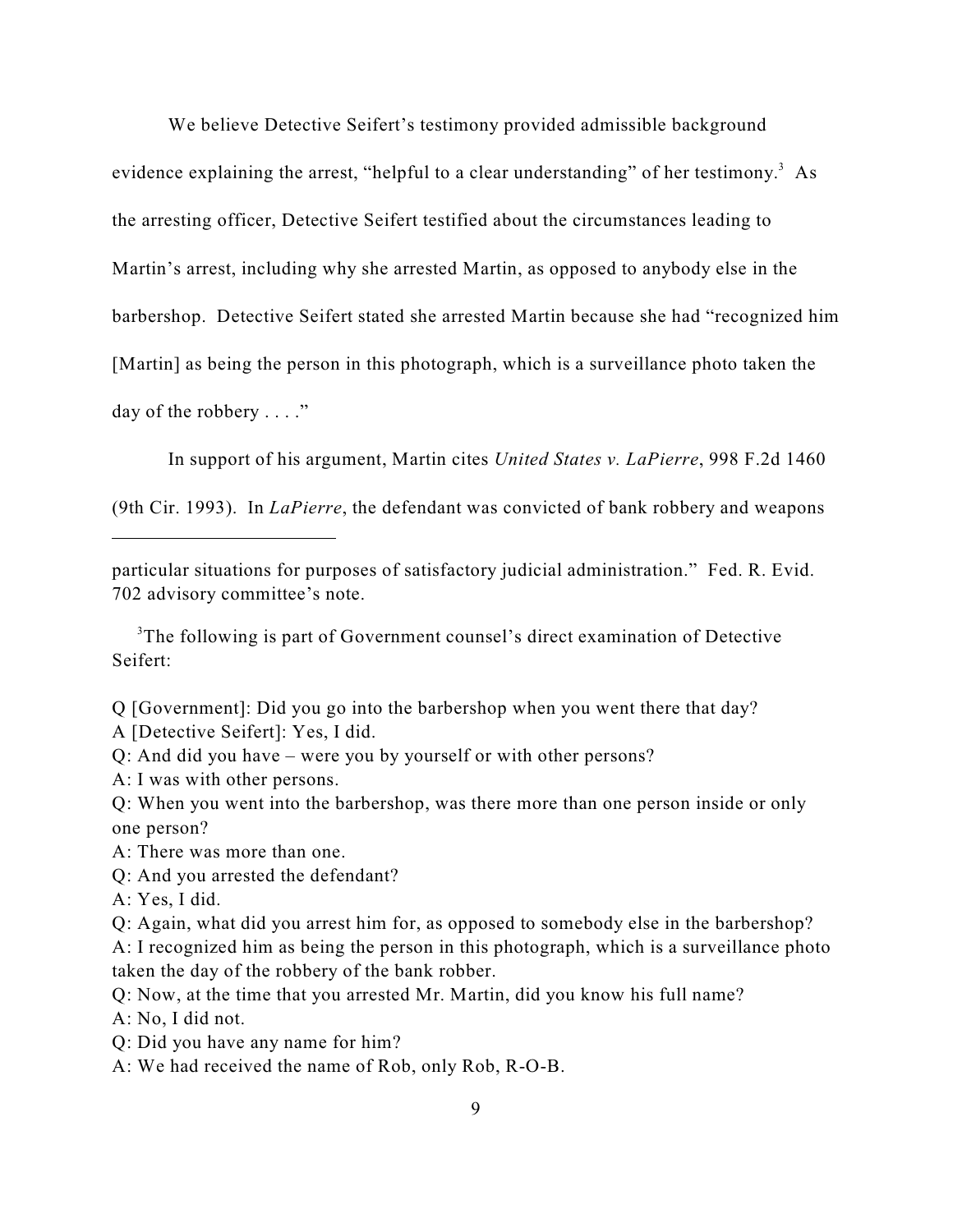offenses. The Court of Appeals for the Ninth Circuit vacated and remanded the conviction for several reasons: 1) LaPierre's right to counsel was violated because his counsel was prohibited from participating in the early stages of the post-charge lineup; 2) the in-court testimony, and possibly the in-court identifications, of three prosecution witnesses were tainted by the illegal lineup; 3) the district court's refusal of an acceptance of responsibility reduction to his sentence was vague and perhaps improperly influenced by the fact the defendant appealed; and 4) a police officer investigating the robberies gave lay opinion testimony as to whether the individual pictured in surveillance photos was LaPierre. *Id*. at 1463-65, 1467-68.

In *LaPierre*, the police officer who investigated the bank robberies gave lay opinion testimony at trial that made an identification of the defendant as the bank robber from the surveillance photographs. The Ninth Circuit found the testimony "ran the risk of invading the province of the jury and unfairly prejudicing LaPierre" and remanded for a harmless error analysis. *Id*. at 1465. Here, the context was different. Detective Seifert testified why she arrested Martin and not someone else in the barbershop. Her statement was "helpful to a clear understanding" of Martin's arrest.

There is no iron-clad rule against identification testimony from an arresting officer. *See United States v. Jackson*, 688 F.2d 1121, 1125-26 (7th Cir. 1982) (permitting a noneyewitness to testify that the defendant was pictured in a surveillance photograph). Police officers may testify about the underlying circumstances of the arrest subject to proper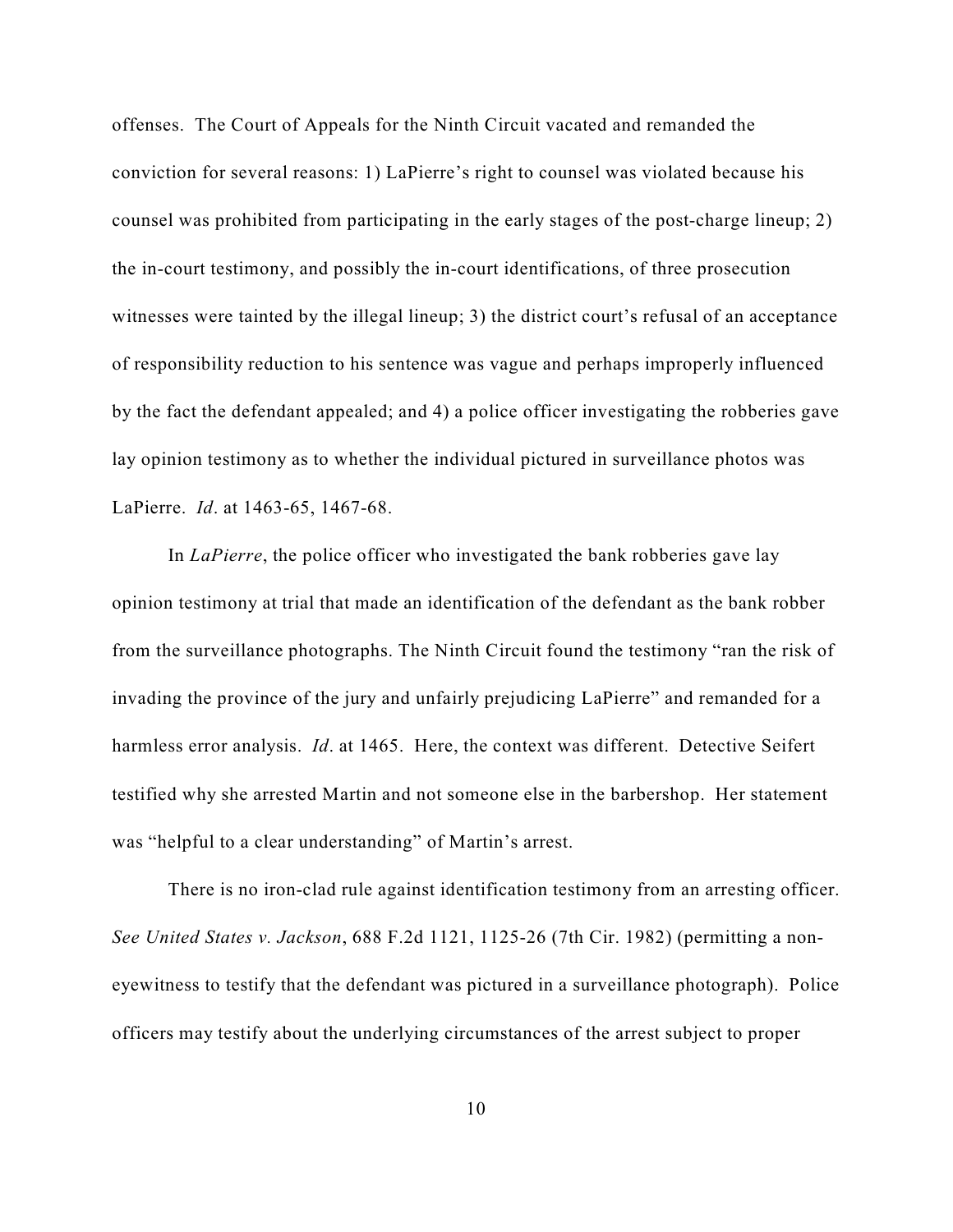evidentiary standards. Background evidence is "universally offered and admitted as an aid to understanding," Fed. R. Evid. 401 advisory committee's note, to "complete[] the story of the charged offense," *United States v. Hardy*, 228 F.3d 745, 748-49 (6th Cir. 2000). Police officers often make arrests based on photographs, videotapes or even drawings of suspects. As Martin conceded at the evidentiary hearing, the Government is "allowed to bring out the circumstances of the arrest," as long as it is not "otherwise inadmissible and prejudicial opinion evidence." Because Seifert's testimony was an iteration of the circumstances of the arrest, it is not impermissible opinion evidence. Police officers may "complete<sup>[]</sup> the story of the charged offense," absent prejudice or inadmissibility. *Id*.

As noted, trial counsel's strategic choices are reviewed with a strong presumption of correctness. Because of the distorting effects of hindsight, "a court must indulge a strong presumption that counsel's conduct falls within the wide range of reasonable professional assistance; that is, the defendant must overcome the presumption that, under the circumstances, the challenged action might be considered sound trial strategy." *Strickland*, 466 U.S. at 689 (internal quotation omitted). In *Thomas v. Varner*, 428 F.3d 491 (3d Cir. 2005), we set forth a "tiered structure with respect to *Strickland*'s strategic presumptions." *Id.* at 499. We stated:

At first, the presumption is that counsel's conduct might have been part of a sound strategy .... In cases in which the record does not explicitly disclose trial counsel's actual strategy or lack thereof (either due to lack of diligence on the part of the petitioner or due to the unavailability of counsel), the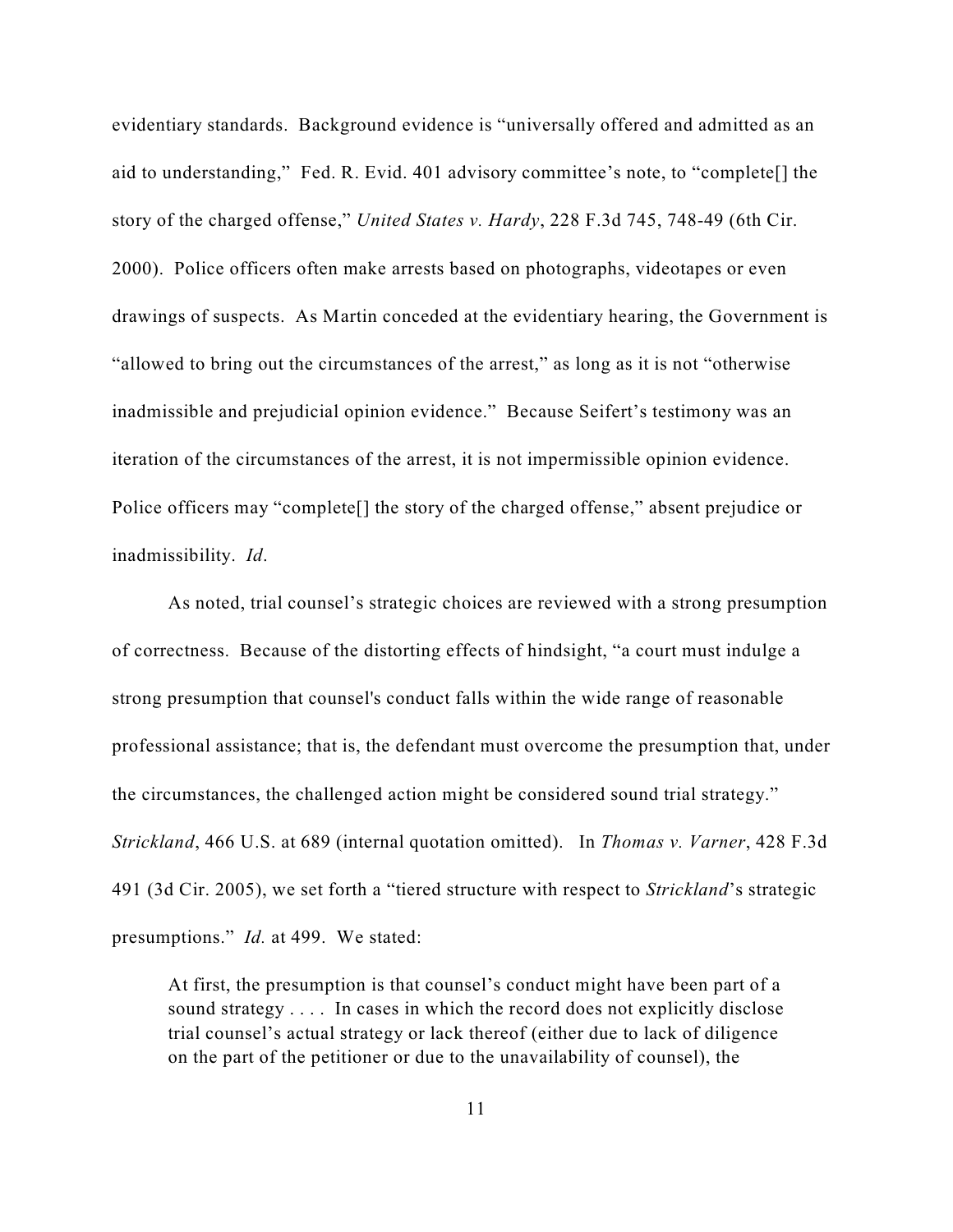presumption may only be rebutted through a showing that no sound strategy . . . could have supported the conduct.

*Id.* at 499-500 (internal citations omitted). And "it is critical that courts be 'highly

deferential' to counsel's reasonable strategic decisions and guard against the temptation

to engage in hindsight." *Marshall v. Hendricks*, 307 F.3d 36, 85 (3d Cir. 2002) (quoting

*Strickland*, 466 U.S. at 689-90). The Government may engage in record-based

speculation in determining trial counsel's strategy. *Buehl v. Vaughn*, 166 F.3d 163, 176

(3d Cir. 1999).

The Government posits that defense trial counsel's strategy was to weaken

Seifert's identification of Martin, that is, to show that Seifert could not have identified

Martin in the barbershop without Edna Cook's help. Martin contends trial counsel was

ineffective in cross-examining Detective Seifert, particularly in asking how she was able

to identify Martin:

Q [Trial Counsel]: Okay. And you had received information that day, as you indicated by indicating you had the name Rob from a woman named Edna Cook, is that correct?

A [Detective Seifert]: That is correct, sir.

Q: Okay. And Edna Cook had seen that photograph that you have or a copy of that photograph that you have, and had indicated to you that she thought that was Rob, is that fair to say?

A: That's correct.

Q: And so armed with that information, you went to a location where Edna Cook said that this person Rob was, my client, and went in there and you found him inside, and today you're indicating that you think that the individual pictured in that photograph is my client, Rob Martin, is that fair to say?

A: It is him.

Q: Well, it is him? How do you – did you – do you have fingerprints – A: Well, it looks like him.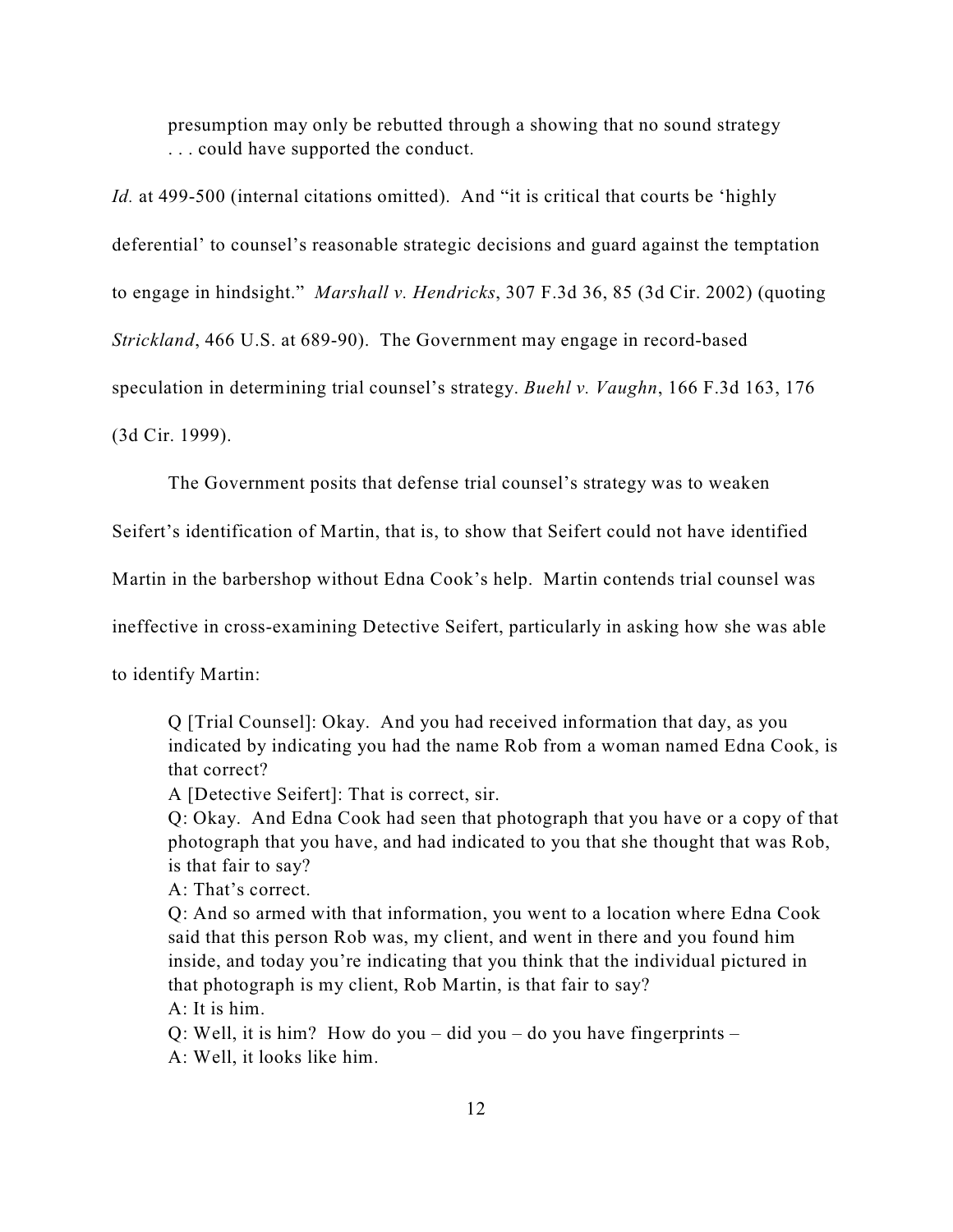Q: – from the bank? A: It looks like him. Q: It looks like him. Thank you.

Based on this exchange, we cannot say the strategy posited by the Government is outside the bounds of reasonableness under prevailing professional norms. *See Strickland*, 466 U.S. at 689.

At the evidentiary hearing on his § 2255 petition, Martin had his trial counsel under subpoena but chose not to call him. Martin's failure to question trial counsel about his strategy demonstrates the weakness of Martin's argument. Martin contends there was no reasonable basis for trial counsel's actions.<sup>4</sup> But basing an ineffective assistance claim solely on the trial record strengthens the strategic presumption because a court "'may have no way of knowing whether a seemingly unusual or misguided action by counsel had a strategic motive.'" *Yarborough v. Gentry*, 540 U.S. 1, 8 (2003) (quoting *Massaro v. United States*, 538 U.S. 500, 505 (2003). As noted, the government contends trial counsel used Detective Seifert's testimony to undermine the reliability of the surveillance photographs. Martin had the opportunity to examine defense trial counsel to try to rebut a presumption of correctness but chose not to.

Martin has not put forth sufficient evidence to demonstrate trial counsel's performance was objectively unreasonable or to rebut a purported trial strategy. But even

<sup>&</sup>lt;sup>4</sup>The District Court considered the strategy raised by the Government and found "[i]t could have been a strategic decision on the part of trial counsel, and Martin does not present sufficient evidence to meet his burden of proving otherwise."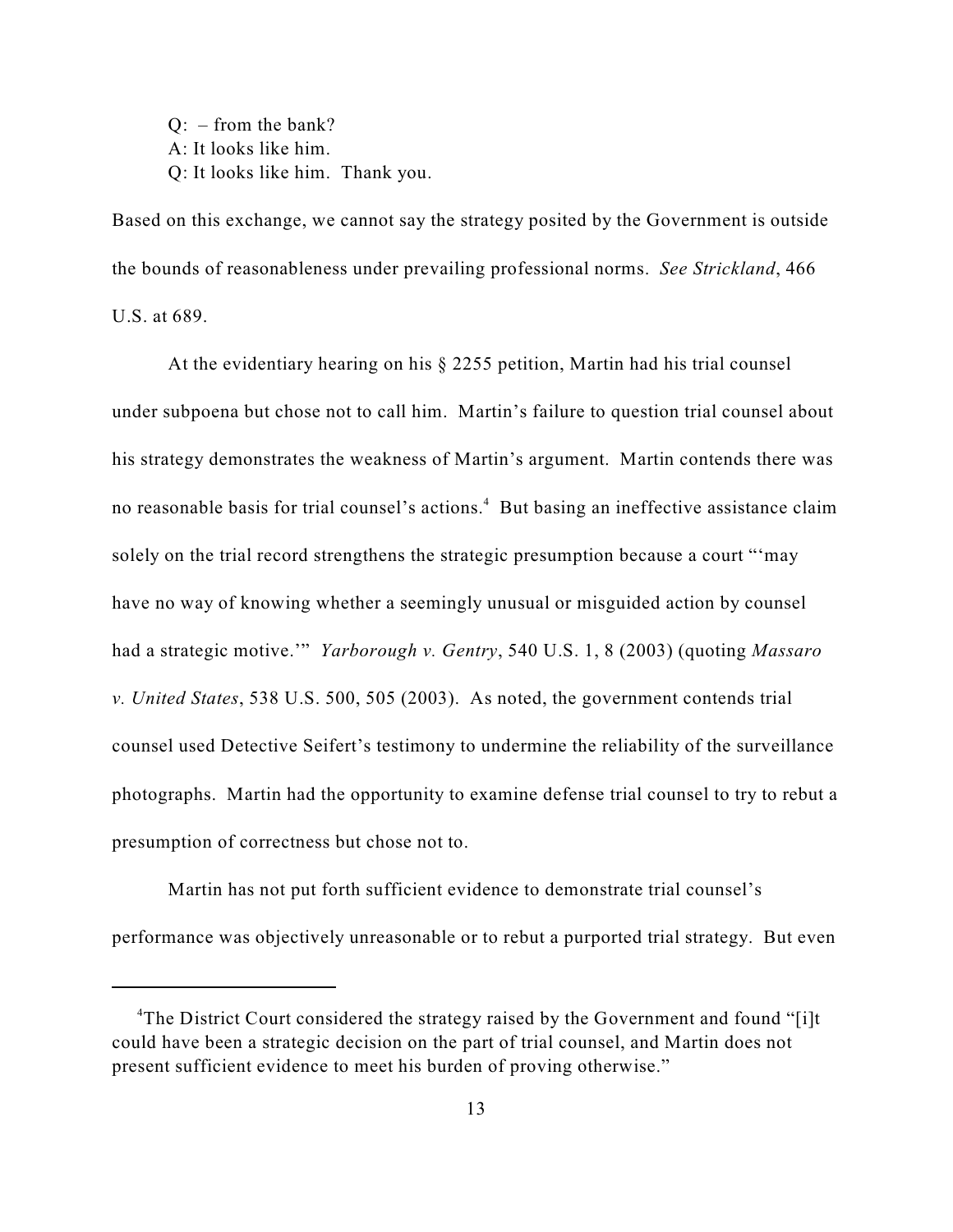if Martin's trial counsel's performance were deficient, Martin did not demonstrate prejudice. The jury viewed the video surveillance tape of the bank robbery, surveillance photographs, Martin's arrest photograph, and heard testimony from three eyewitnesses, all of which they could compare. This evidence was considerably more substantial and significant than Detective Seifert's testimony. *See United States v. Jackson*, 688 F.2d 1121, 1126 (7th Cir. 1982) ("The jury was presented with other evidence, such as the testimony of [a witness] and the photographs of the robbery," such that reversal was not required where non-eyewitness testimony had been improperly admitted under Rule 701). The District Court found because of the "substantial amount of evidence . . . apart from Detective Seifert's testimony . . . [t]here is not a reasonable probability that the jury would have found Martin not guilty had Detective Seifert's testimony been excluded or not elicited." We agree with this assessment. In particular, the jury had the testimony of Smiley, the bank security guard, who first encountered a visitor to the bank under entirely peaceful circumstances. Smiley's identification of the visitor as the robber who returned twenty minutes later, and as the defendant, was in itself a basis for the jury's verdict. In light of this other evidence, we see no prejudice.

 We agree with our dissenting colleague that eyewitness identification can be problematic; cross-racial eyewitness identification even more so, but that is not at issue here. As noted, the crucial evidence in this case consisted of the eyewitness identification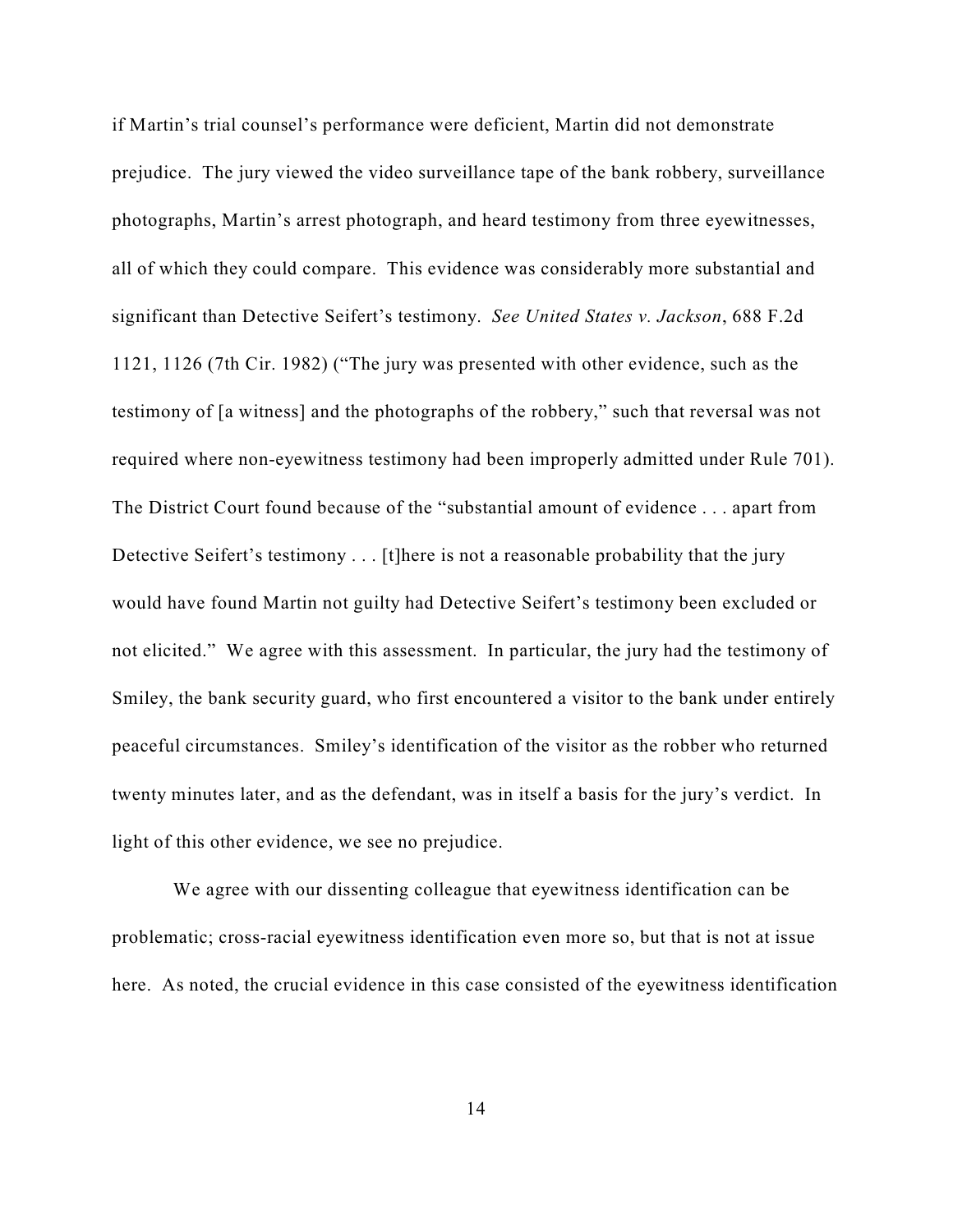of Martin by three bank employees, the videotape, and the photographs taken by the bank's surveillance camera. Moreover, the jury observed Martin throughout the trial.

Our dissenting colleague cites "the poor quality of the bank surveillance photographs." But the surveillance photograph of the robber leaving the bank is clear and definite. Our dissenting colleague cites the jury's "expression of doubt" and its "apparent hesitancy" to convict. We respectfully suggest that these observations are speculative.

The Court of Appeals addressed the sufficiency of the evidence on direct appeal and found "there was ample evidence for the jury to determine Martin's guilt." *Martin*, 46 Fed. App'x at 123. On the § 2255 petition, the District Court found "there was a substantial amount of evidence the jury could have relied on apart from Detective Seifert's statements." We agree.

### B.

Martin's trial counsel was not ineffective for failing to request a cautionary *Barber* jury instruction. In *United States v. Barber*, 442 F.2d 517 (3d Cir. 1971), we required courts to admonish juries "that the witness' testimony as to identity must be received with caution and scrutinized with care" when identification testimony fails to meet any factor in the following four-factor test: "(1) if the witness had the opportunity to observe the accused; (2) if the witness is positive in his identification; (3) if the witness' identification testimony is not weakened by prior failure to identify or by prior inconsistent identification; and (4) if, after cross-examination, his testimony remains positive and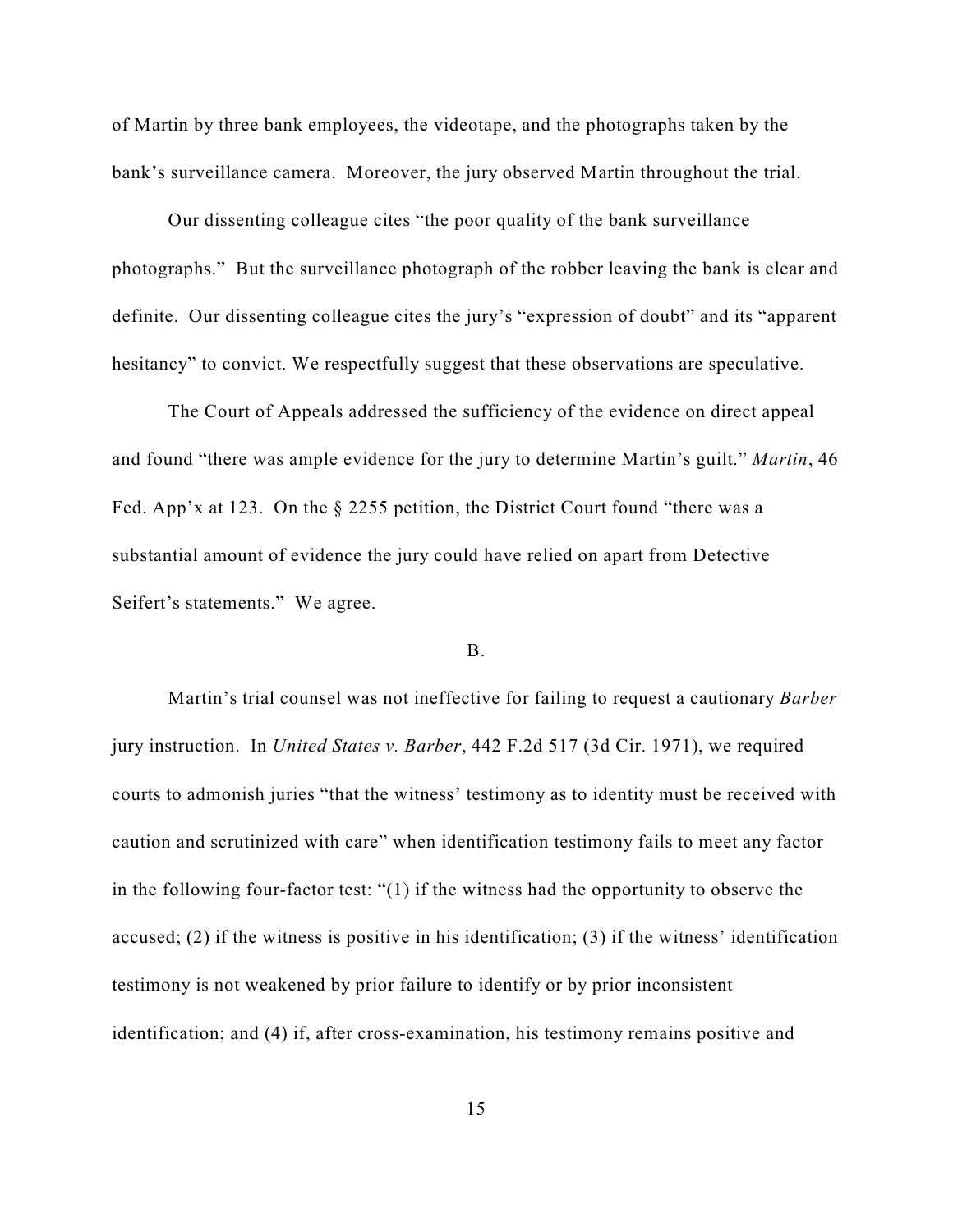unqualified." *Id.* at 529. The facts in *Barber* had prompted our imposition of a cautionary instruction. In *Barber*, a group of fifteen men assaulted two FBI agents in an attack that lasted only a few minutes, and eyewitnesses gave uncertain and vacillating testimony. *Id.* at 519, 524-25.<sup>5</sup>

Martin contends some of the bank employees' eyewitness testimony failed to meet the first two *Barber* factors and accordingly, his trial counsel was deficient in not requesting the *Barber* jury instruction. At trial, defense counsel probed the employees' "obstructed" views of the robber and the short period of time, and some minor discrepancies about height, weight, and specific descriptions of the robber's hat. The District Court did not find a strategic justification for counsel's failure to request a *Barber* instruction, but rather stated that it might not have given the instruction if asked. Based on the strong evidence, the District Court held, "Martin has not shown there would be a reasonable probability of a different outcome had the jury received the *Barber* instruction." We agree and find Martin has not sufficiently demonstrated that "but for counsel's unprofessional errors, the result of the proceeding would have been different" because of the overwhelming evidence consisting of the surveillance photographs, the arrest photographs, and the identification testimony of the bank employees, including one

<sup>&</sup>lt;sup>5</sup>In *Barber*, we had agreed with appellants' contention that "the entangled" circumstances of th[e] case compelled a more exacting charge to underscore the critical nature of the identification issue—that the commingling of participants and passersby in the vortex of a sudden mob scene rendered arduous and crucial the task of determining who did what to whom." *Id.* at 525.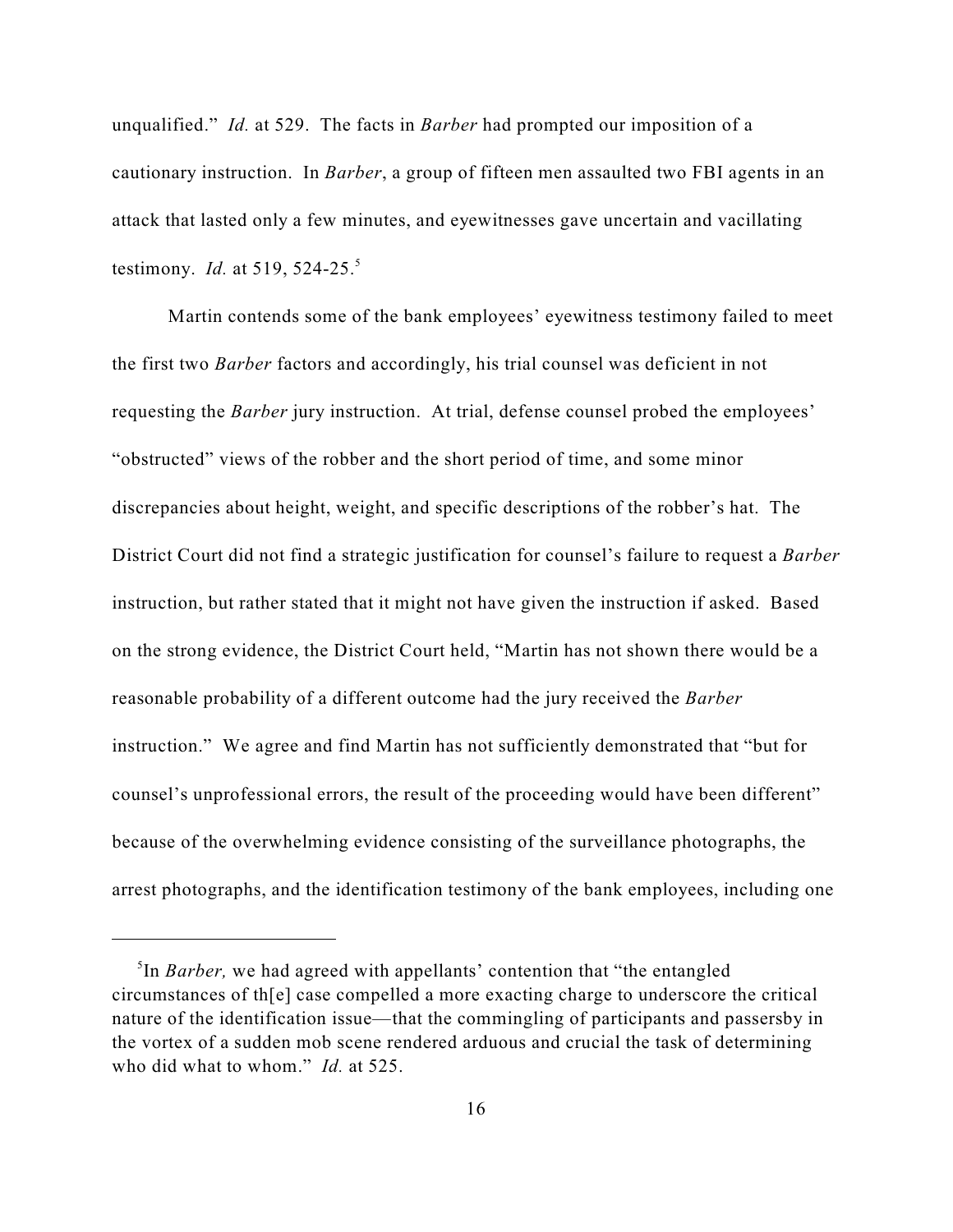who had viewed Martin twice within a twenty minute period.<sup>6</sup> Strickland, 466 U.S. at 694.

#### C.

Martin's trial counsel was not ineffective for failing to call two witnesses to testify at trial. Trial counsel has a duty to investigate potential witnesses. *See United States v. Kauffman*, 109 F.3d 186, 190 (3d Cir. 1997). But here, counsel satisfied that duty. Witnesses Mark El and Tyrone Polk, respectively owner and employee of the barbershop where Martin worked, were present at Martin's trial and prepared to testify. But trial counsel's decision not to call these witnesses was within the range of competent representation. *See Strickland*, 566 U.S. at 690.

As noted, at the evidentiary hearing before the District Court on  $\S$  2255 habeas review, Martin did not call his trial counsel to present testimony, nor did he offer any other evidence to rebut the strategic presumption. Accordingly, Martin may only rebut the presumption by showing no sound strategy existed. He has not done so here.

Martin contends El and Polk should have been called to testify as alibi witnesses. The government contends it was sound strategy not to call these witnesses because of the

 $\delta$ Additionally, we note that the trial court, employing the discretion we endorsed in *Barber*, sufficiently put the jury on notice to use caution when evaluating the identification testimony: "We recognize that the trial courts are invested with wide discretionary power in the selection of appropriate language in jury instructions . . . [and] we endorse the wide latitude to be accorded the trial courts in the area of jury instructions, [while respecting the provided] guidelines . . . ."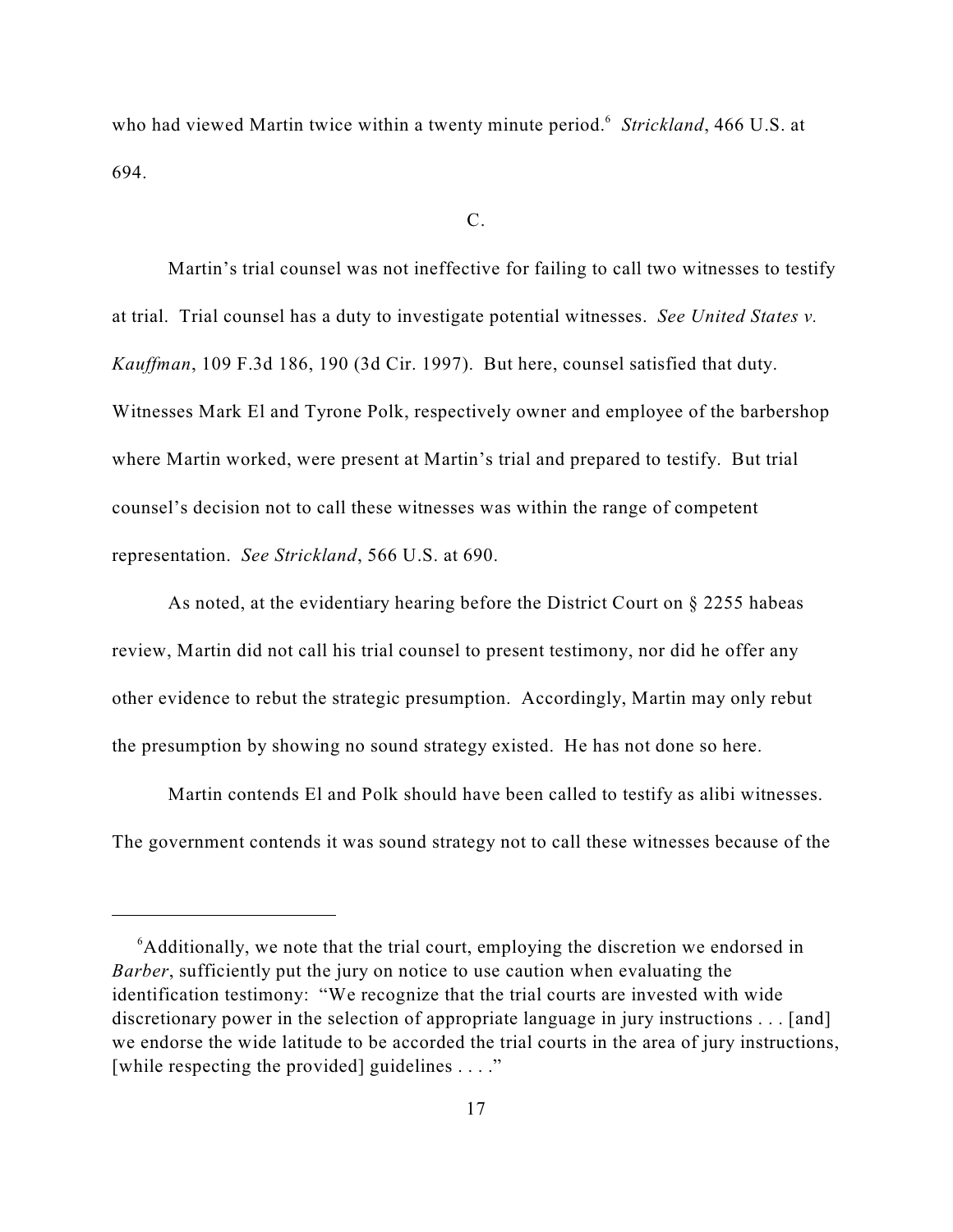witnesses' inability to provide an alibi for Martin. *See Thomas v. Varner*, 428 F.3d 491, 500 n.8 (3d Cir. 2005) ("[I]n opposing a petitioner's attempt to disprove the existence of a possible sound strategy, it is entirely proper for the [government] to engage in recordbased speculation as to what counsel's strategy might have been."). Both the FBI and the Defender Association of Philadelphia investigative reports of El and Polk demonstrate neither witness could account for Martin's whereabouts around the time of the robbery. Polk noted he could not "pinpoint exactly" Martin's location on the day in question and El told the FBI that Martin would come and go from the barbershop throughout the day. Neither witness provided a suitable alibi for Martin, and Martin did not call either potential witness to testify at the § 2255 habeas evidentiary hearing. Accordingly, trial counsel's performance was not deficient with respect to his decision not to call these witnesses to testify as alibi witnesses, nor do we find the outcome undermined by his decision.

In addition to alibi testimony, Martin contends El and Polk would have testified as to Martin's health limitations, which could have raised doubts as to Martin's physical ability to commit the robbery. But Martin has provided no evidence to rebut the *Strickland* presumption that trial "counsel's conduct might have been part of a sound strategy." *Thomas*, 428 F.3d at 499*.* Even without the *Strickland* presumption, we find Martin was obliged to present evidence on the health issue, and he has failed to do so.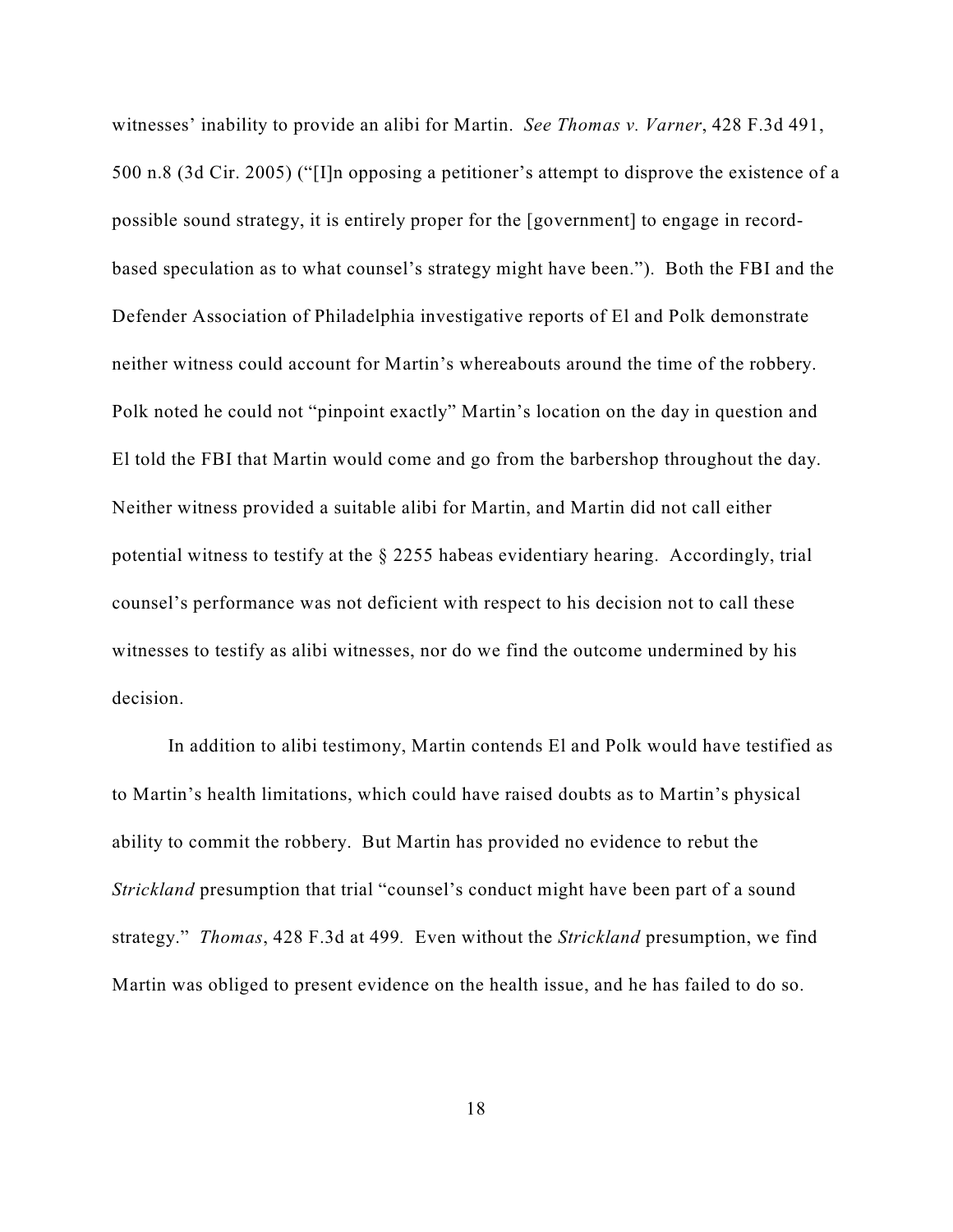Although we need not speculate as to trial counsel's probable strategy, it was not objectively unreasonable for defense counsel not to call Polk to testify because Polk had been convicted of multiple felonies, which were admissible for impeachment purposes. Additionally, the investigative reports contain only minimal information regarding El's probable testimony about Martin's health problems as they relate to his ability to commit the robbery. El told the FBI investigator that Martin had been hospitalized with heart problems for a week and he told the defense investigator that Martin "has a very bad heart and has had prior surgery for this affliction." There was no indication when Martin had these health problems. Furthermore, El told the FBI investigator, "Martin has a drug problem," which could have been admissible as evidence of motive. Because Martin did not present any evidence at the evidentiary hearing to rebut the presumption of an objectively reasonable trial strategy, we agree with the District Court that Martin has not met his burden on this claim.

### III.

For the foregoing reasons, we will affirm the District Court's judgment, denying Martin's § 2255 petition.

McKee, Circuit Judge, dissenting in part.

I agree that Martin has not established that trial counsel was ineffective for not requesting a charge pursuant to *United States v. Barber*, 442 F.2d 517 (3d Cir. 1971), or not calling Polk or El to testify. However, I disagree with the majority's conclusion that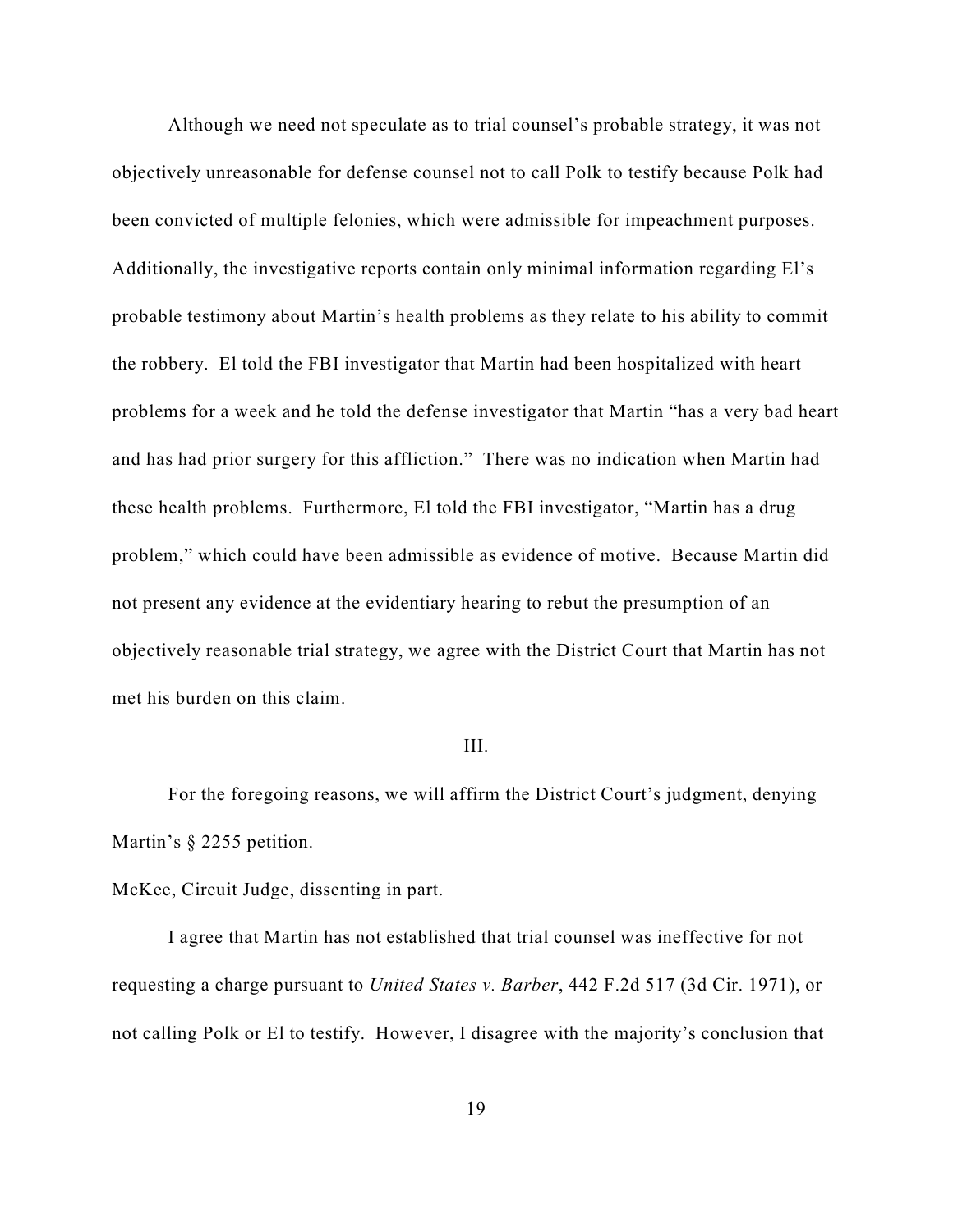defense counsel was not ineffective for failing to file a pretrial motion to restrict Detective Mary Seifert's testimony and for inexplicably eliciting Edna Cook's identification during his cross-examination of Seifert. Accordingly, I respectfully dissent from Part II. A. of the majority's opinion.

I.

Despite the other evidence in this case, it is exceedingly difficult to review this record without focusing on a single question: "Is Robert Martin the person depicted in the bank surveillance photograph $(s)$ ?". There is no doubt that Martin looks like the person in those photographs. However, after repeatedly comparing those photographs with Martin's arrest photo, I continue to wonder if Martin *is* the person in those photographs. It is obvious from this record that the jury was similarly troubled.

The majority characterizes the evidence of Martin's guilt as "significant," "strong," and "overwhelming." Maj. Op. at 5, 13, and 16. However, those characterizations are undermined by the apparent difficulty the jury had in concluding that Martin was the robber. Although there were three eyewitnesses identifications, and numerous bank surveillance photographs, there was no corroborating physical evidence. Moreover, the quality of the photographs and the strength of the eyewitness identifications is a far cry from the "strong," "significant," or "overwhelming" evidence of guilt that the majority claims. The majority's characterization of the evidence ignores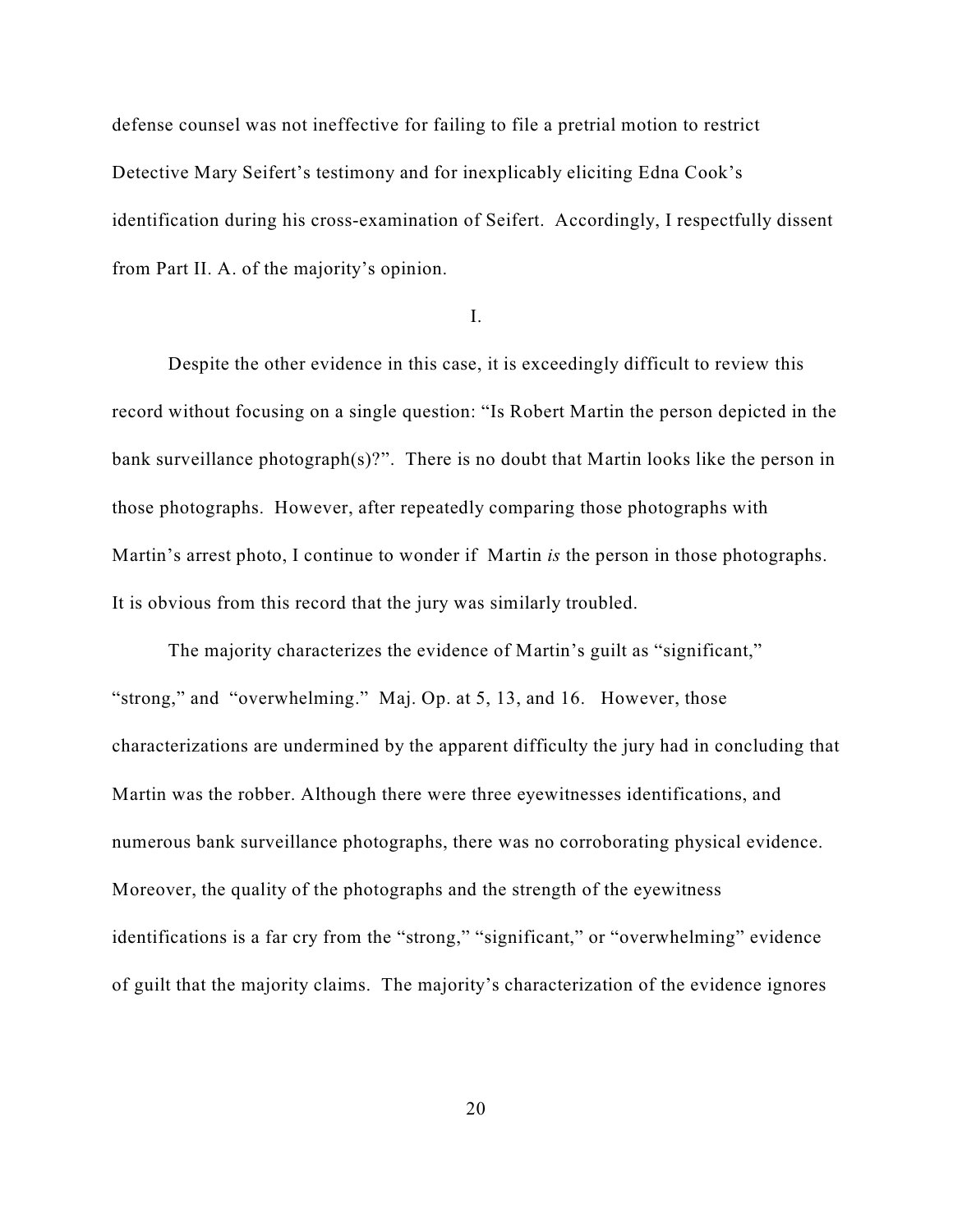the poor quality of the bank surveillance photographs, as well as the dangers endemic to eyewitness identifications. As Justice Brennan explained four decades ago:

[I]identification evidence is peculiarly riddled with innumerable dangers and variable factors which might seriously, even crucially, derogate from a fair trial. The vagaries of eyewitness identification are well-known; the annals of criminal law are rife with instances of mistaken identification. Mr. Justice Frankfurter once said: 'What is the worth of identification testimony even when uncontradicted? The identification of strangers is proverbially untrustworthy. The hazards of such testimony are established by a formidable number of instances in the records of English and American trials.'

*United States v. Wade*, 388 U.S. 218, 228 (1967) (quoting Felix Frankfurter, *The Case of Sacco and Vanzetti* 30 (1927)). This robbery lasted less than one minute, and the robber's face was obscured for much of that brief interval. Moreover, common sense suggests that the tellers were distracted by the presence of a sawed-off shotgun.

My colleagues stress that over eighty surveillance photographs were entered into evidence. *See* Maj. Op. at 3. However, the vast majority of those photographs are utterly useless. Twenty-five of them either do not show the robber at all, or show him only faintly in the distance with no discernable features except for his sweatshirt and cap. Seven of the remaining photographs show only the security guard running from the bank. Five of the photographs do show the front of the robber from recognizable range, but his face is turned from the camera and/or obscured by his cap. Three clearly show him from the front, but too far from the camera to clearly show the robber's face. Only two of the photographs show the robber's face with some clarity, and of those, only one is sharp and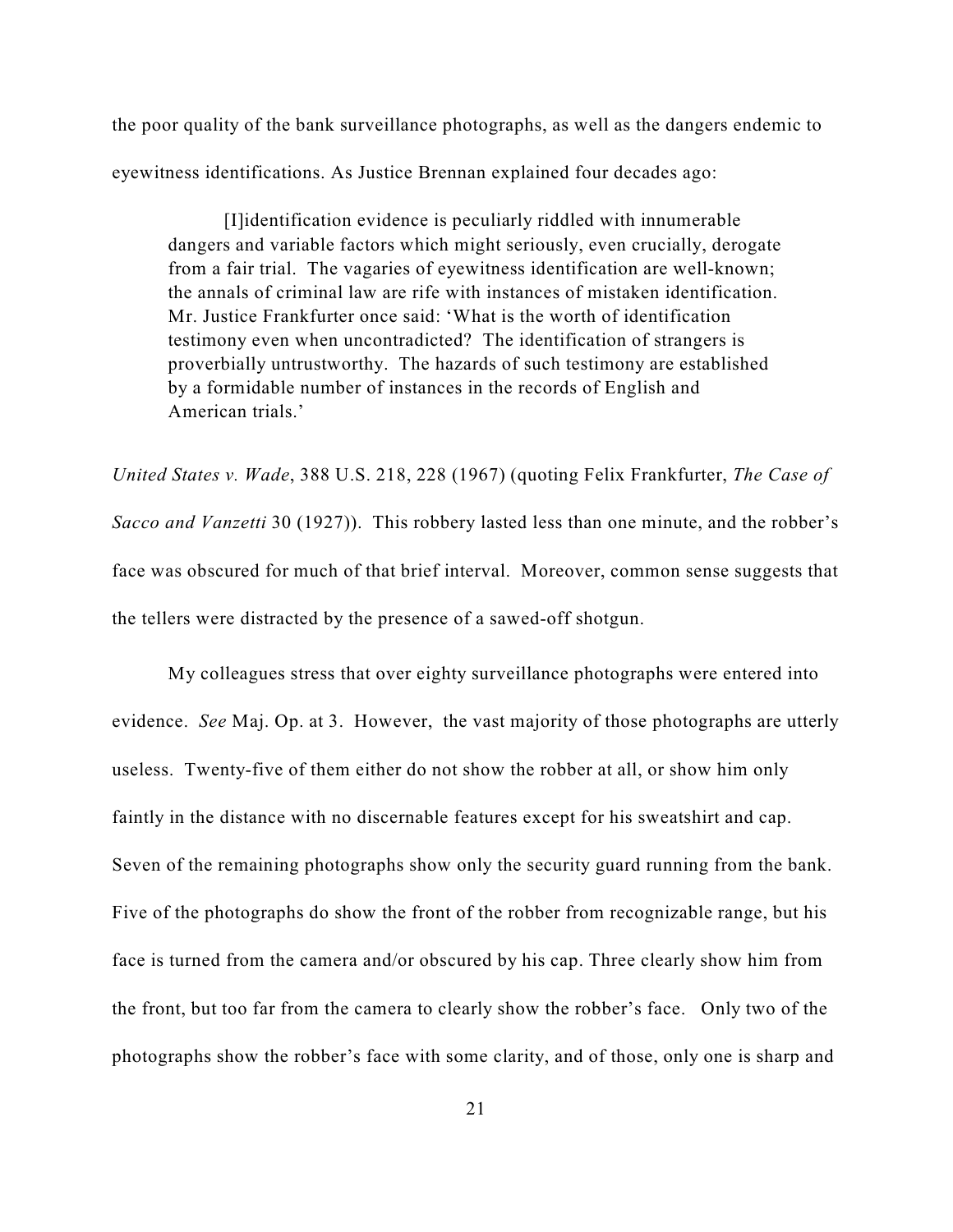clear. I assume that is the single picture my colleagues refer to as "*a* surveillance photograph of the robber leaving the bank . . ." . Maj. Op. at 3 (emphasis added). That single photograph is "clear and definite." *See* Maj. Op. at 14. It is also inconclusive.

Thus, the government's evidence against Martin consisted of his appearance at trial, a single surveillance photograph, the testimony of three bank employees, and the testimony of Detective Seifert, the arresting officer.

On cross-examination, defense counsel highlighted the discrepancies in the bank employees' descriptions of the robber. One teller described the robber as a Black male with "scraggly" facial hair, "thin"—weighing as little as 130 pounds, a little taller than 5'6", and wearing a blue, zip-front jacket and a green cap; another teller described the robber as a brown-complexioned male with a moustache and scraggly beard, weighing as much as 180 pounds, around 5'8" tall, and wearing a blue or black baseball cap; and the third bank employee described the robber as a Black male, of "medium height" and "medium build," about thirty to forty years old, and wearing a cap. Martin certainly does fit those general descriptions; so do many other medium-complexioned Black males with some facial hair who are of average build, average weight, and average height. By definition, most people are of "average" proportion.

Against this backdrop, Detective Seifert testified on direct examination as follows: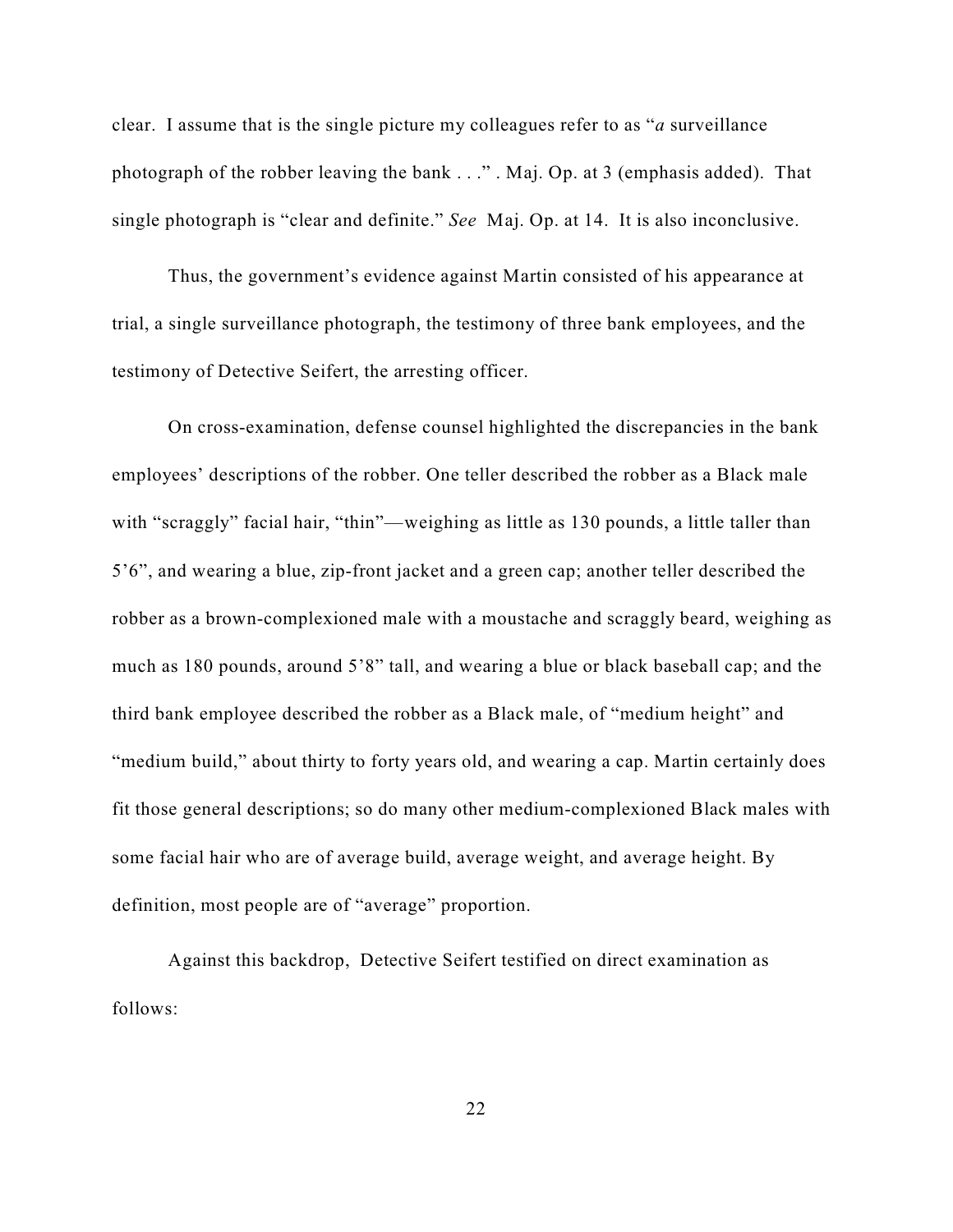- Q: Now, after the robbery itself, did you receive anything connected with the robbery?
- A: Yes, I did.
- Q: What did you receive?
- A: I received a photograph, several photographs from the —from Detective Joseph Passio of our major crimes unit, who works with the FBI, and wanted a poster.
- Q: Now, I'm showing you what's been marked as Government Exhibit 6, and ask you—I'll ask you whether this is similar to the photographs that you received from Detective Passio.
- $A:$  Yes, it is. . . .
- Q: Now, directing your attention to approximately March 25, 1998, were you on duty that day?
- A: Yes, I was.
- Q: By that time, had you seen this photograph once or more than once?
- A: More than once....
- Q: And were you familiar with that photograph by then?
- A: Yes, I was.
- Q: On that day, did you arrest anybody?
- A: Yes, I did.
- Q: Who did you arrest?
- A: I arrested the defendant, Mr. Martin.
- Q: Where did you arrest him?
- A: Inside the barbershop at 2125 Ridge Avenue in Philadelphia.
- Q: And had you gone there hoping that he would be there?
- A: Yes.
- Q: Why were you looking for a person matching this photograph?
- A: To arrest him for bank robbery. . . .
- Q: When you went into the barbershop, was there more than one person inside or only one person?
- A: There was more than one.
- Q: And you arrested this defendant?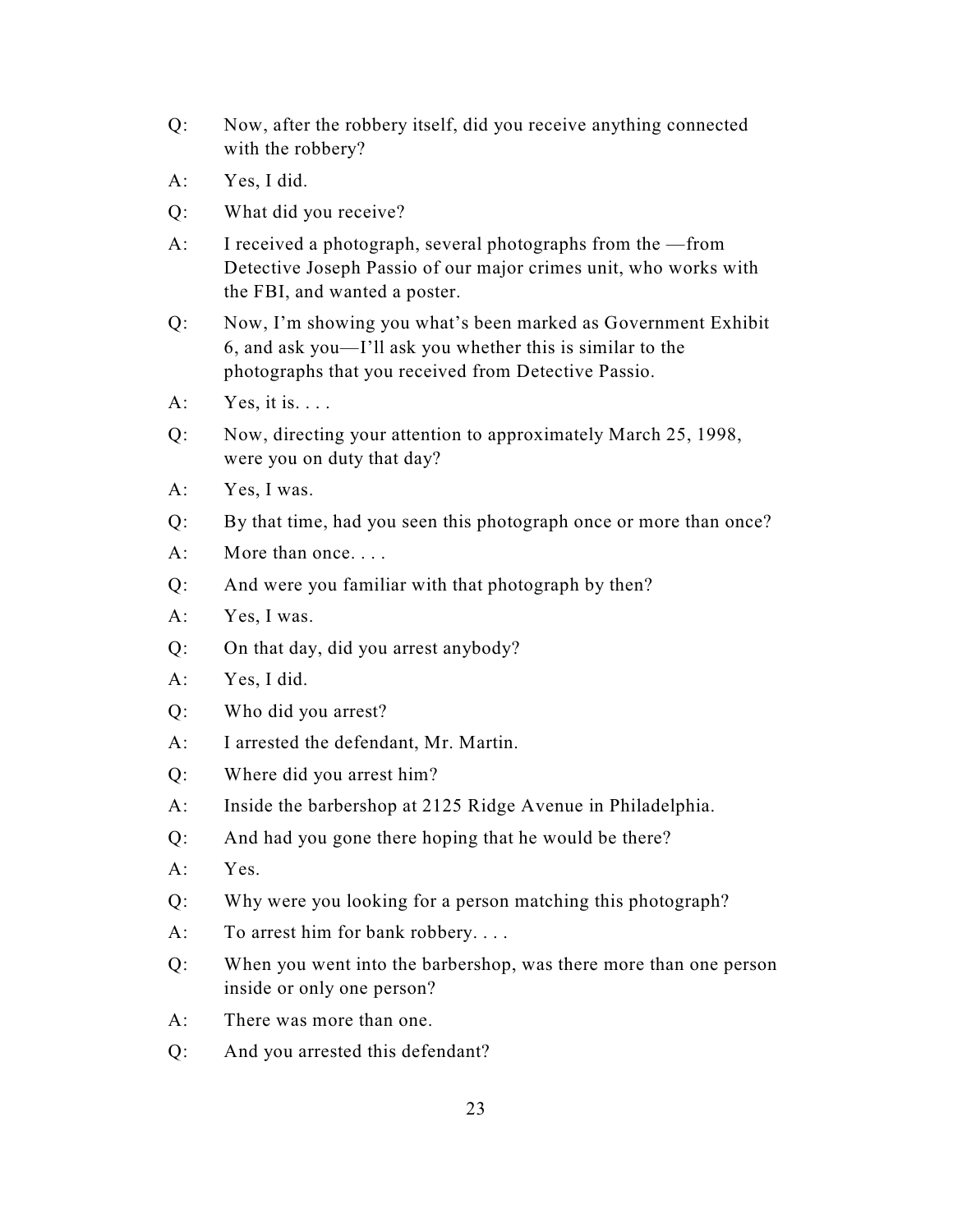- A: Yes, I did.
- Q: Again, what did you arrest him for, as opposed to somebody else in the barbershop?
- A: I recognized him as being the person in this photograph, which is a surveillance photo taken the day of the robbery of the bank robber.

Supp. app. at 157-58. On cross-examination, Martin's counsel elicited the following from

Detective Seifert:

- Q: Okay. And you received information that day, as you indicated by indicating you had the name Rob from a woman named Edna Cook, is that correct?
- A: That is correct, sir.
- Q: Okay. And Edna Cook had seen that photograph that you have or a copy of that photograph that you have, and had indicated to you that she thought that was Rob, is that fair to say?
- A: That's correct.
- Q: And so armed with that information, you went to a location where Edna Cook said that this person Rob was, my client, and went in there and you found him inside, and today you're indicating that you think that the individual pictured in that photograph is my client, Rob Martin, is that fair to say?
- A: It is him.
- Q: Well, it is him? How do you—did you—do you have fingerprints—
- A: Well, it looks like him.
- Q: from the bank?
- A: It looks like him.
- Q: It looks like him. Thank you.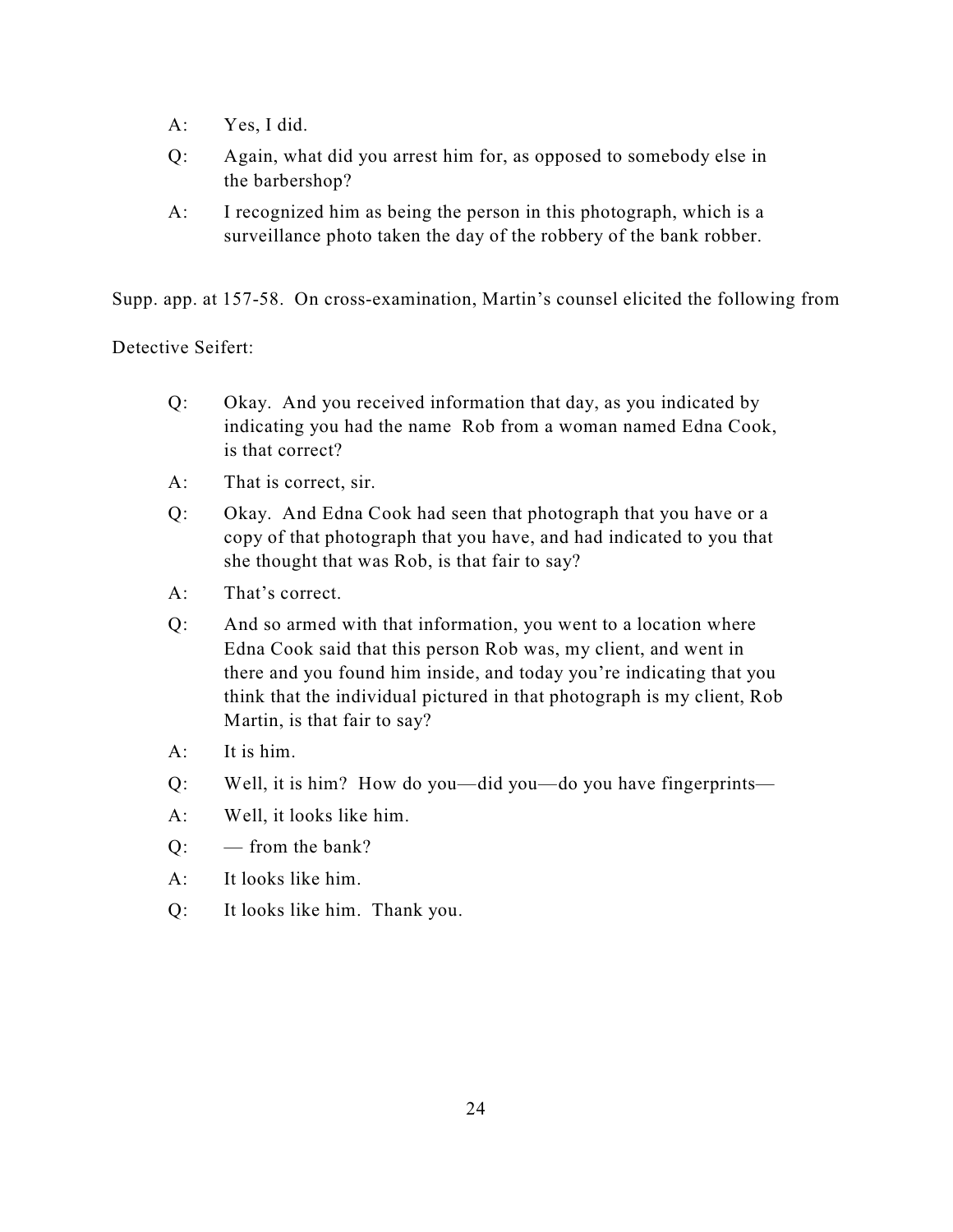Supp. app. at 160-61. Thus, defense counsel asked questions that not only allowed reinforced Seifert's identification of Martin, it also elicited the out-of-court identification of Edna Cook.

In his case, Martin called Richard Vorder Bruegge, an expert in the field of photographic identification. Bruegge testified that he received copies of the bank surveillance photos, video footage from the bank's surveillance tape, and pictures of Martin in order to compare Martin's face to the robber. Bruegge explained that, when attempting to make an identification from photographs he compares scars, freckle patterns, the details of a person's ear pattern, shape of the eyes, shape of the nose, creases and lines on the person's face, blemishes on the face, and overall ear shape. He can reach any one of three conclusions: he can positively identify the suspect, eliminate the suspect, or not be able to reach any conclusion. After comparing photographs of Martin to the bank surveillance photographs, he was not able to tell if Martin is the person depicted in the surveillance photographs.<sup>7</sup>

During trial, the district court granted the government's request to have Martin remove his eyeglasses, put on a cap, walk to the lectern in front of the jury and turn

Bruegge stated on cross-examination that there must be overwhelming similarity to make a positive identification. Here, he said that after comparing the pictures of Martin to the surveillance-video footage and photos taken from the bank he was unable to conclude that Martin was the bank robber depicted in the surveillance images. I concede, however, that Bruegge also stated on cross-examination that he was close to reaching that conclusion.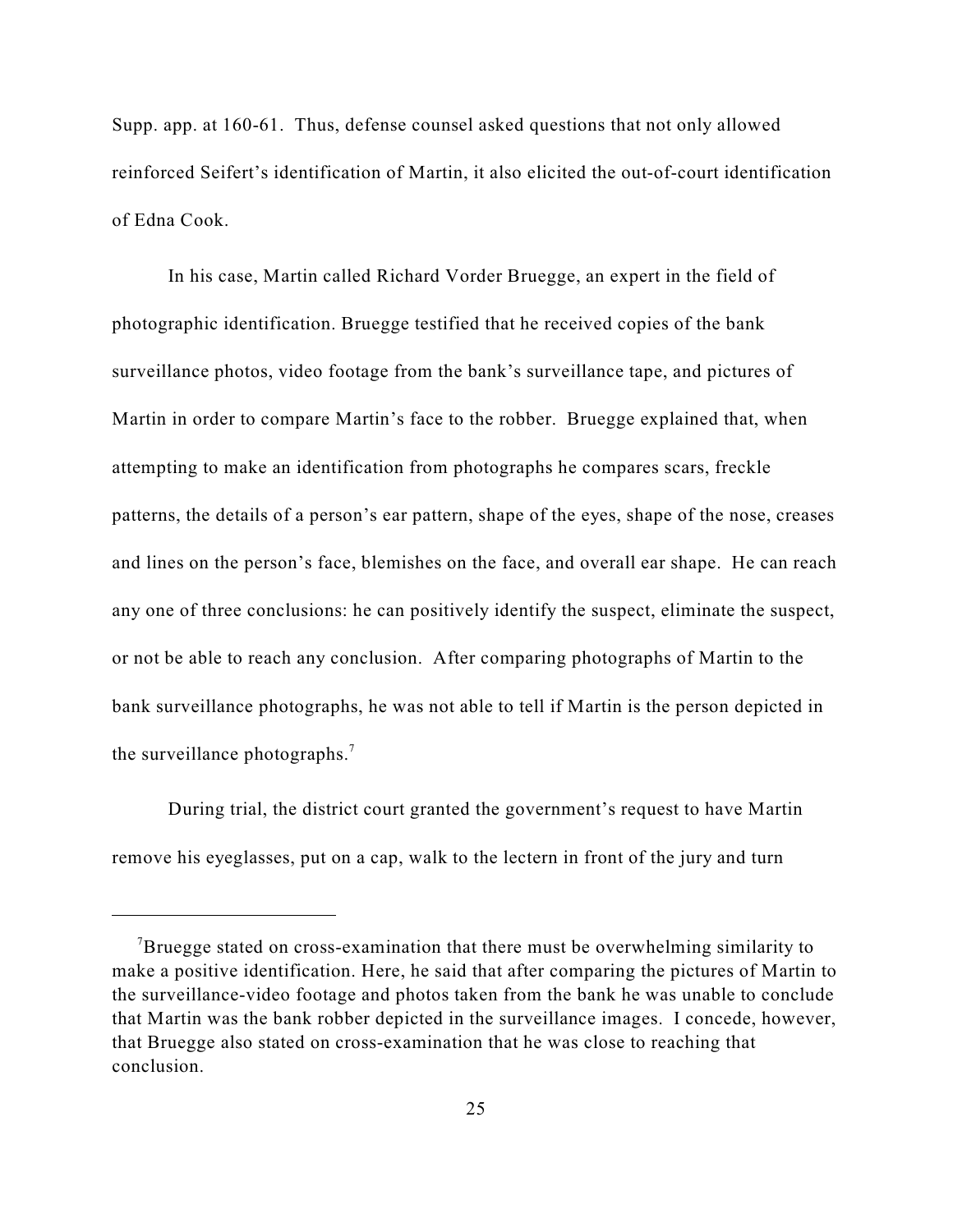around. The baseball cap he put on was embossed with a Philadelphia Eagles logo, as was the hat worn by the robber.

The court told the jury that the cap "ha[d] been purchased as a prop by the [g]overnment for purposes of this case." Supp. app. vol. II, at 254. The government had two caps available at trial: one bearing a logo of the Philadelphia Eagles, the other with no logo. It is significant that none of the bank employees who testified said that the robber's cap had any logo on it. The government nevertheless pressed the court to require Martin to wear the cap with the Eagles logo, arguing: "it will be beneficial to the jury to see [Martin] in something that is as close as possible to what the bank robber wore." *Id.* at 252. However, if the jurors were actually comparing Martin's face to the face in the surveillance photos, having Martin wear the Eagles cap as opposed to a similar cap with no logo was certainly not "beneficial to the jury." It was, however, very beneficial to the government's chances of having the jurors conclude that Martin was the person in those photographs.

Displaying the defendant to the jury in this manner is, of course, normally permissible. *See Holt v. United States*, 218 U.S. 245, 252 (1910). However, the procedure was unduly suggestive under the circumstances here. Moreover, if the evidence from the surveillance photographs and identifying witnesses was as strong as the government and my colleagues suggest, this demonstration would not have been necessary. Yet, it was not only necessary, it had to be repeated.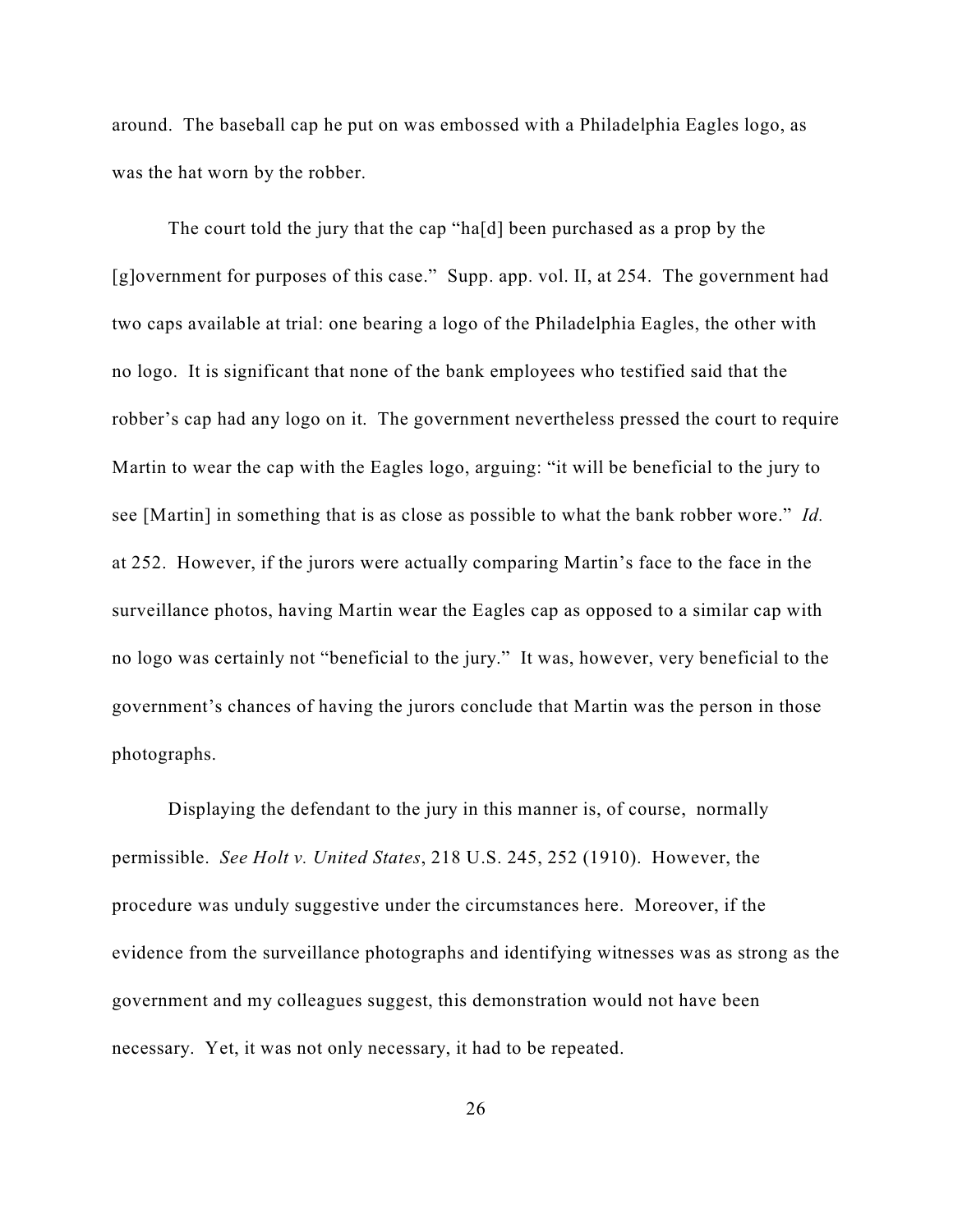During deliberations, the jury asked to see Martin once again wearing the cap. The court granted the jury's request and instructed Martin to put the cap on, and pull it down close to his eyes so that he would appear before the jury wearing the cap the same way the robber is depicted wearing an identical cap in the surveillance photographs.

The jurors had two days during the course of this trial to observe Martin. They had every opportunity to compare his face with that of the purportedly "clear" and "definite" images, in the numerous bank surveillance photographs. Yet, at perhaps the most important moment of the trial, Martin had to put on a cap identical to the robber's and pull it down close to his eyes before the jury could agree on an identification. Not only did this increase the likelihood of a misidentification based upon the similarity of the cap and general appearance, it obscured Martin's face.

## II.

In order to establish ineffective assistance of counsel, Martin must establish that counsel's efforts fell below an objective standard of reasonableness, and that the dereliction prejudiced him. *Strickland v. Washington*, 466 U.S. 668, 687 (1984)*.* We presume, however, that "counsel's conduct might have been part of a sound strategy." *Thomas v. Varner*, 428 F.3d 491, 500 (3d Cir. 2005). The presumption is rebutted by "showing either that the conduct was not, in fact, part of a strategy or by showing that the strategy employed was not sound." *Id.* Where, as here, "the record does not explicitly disclose trial counsel's actual strategy or lack thereof . . . the presumption [of sound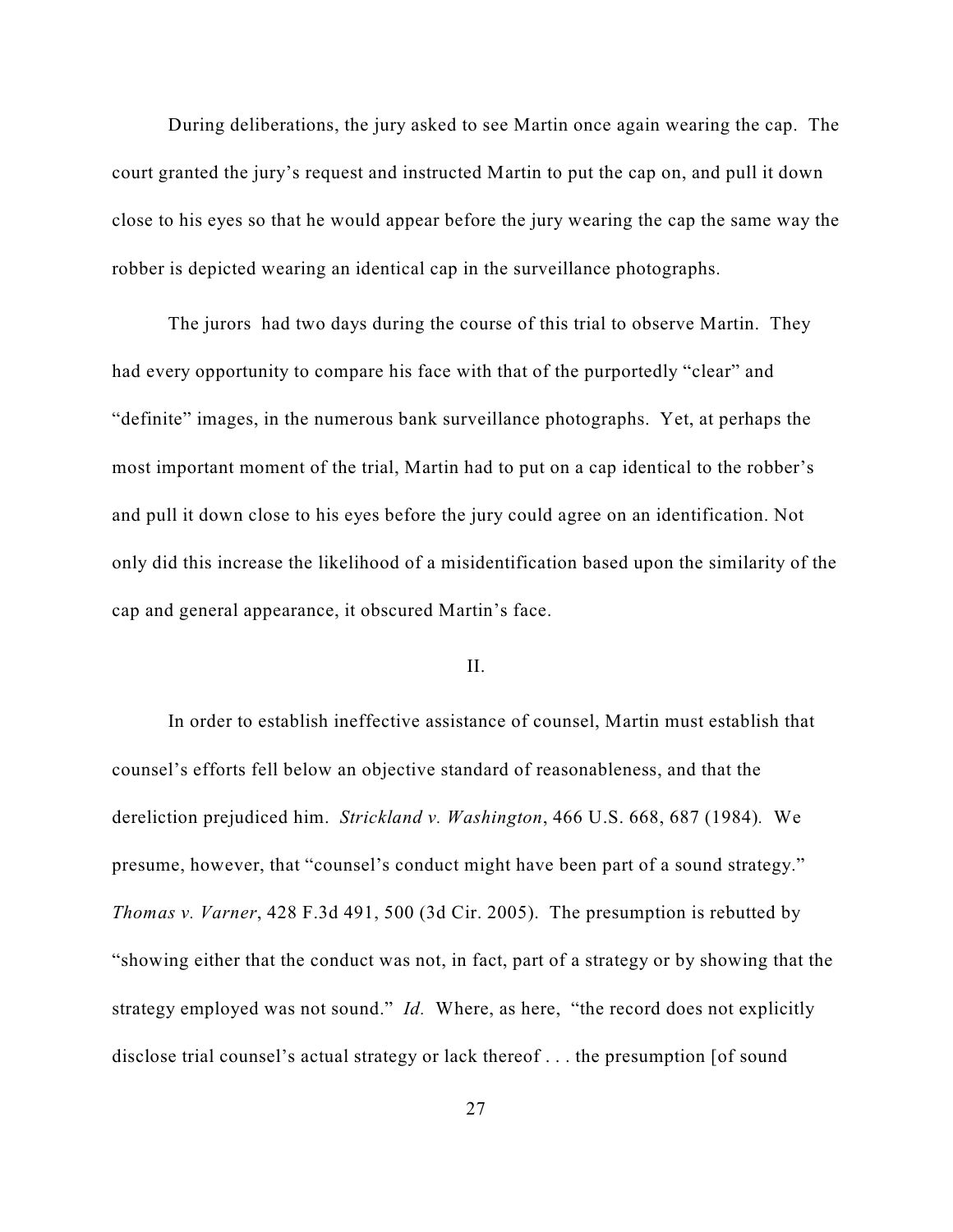strategy] may only be rebutted through a showing that no sound strategy posited by the [government] could have supported the conduct."<sup>8</sup> Id.

#### A.

Martin first argues that trial counsel was ineffective for failing to file a motion *in limine* to preclude Detective Seifert from offering a lay opinion pursuant to Fed. R. Evid. 701. The majority agrees with the government's claim that Detective Seifert only testified to show the circumstances leading up to Martin's arrest, and they therefore reject Martin's allegation of ineffectiveness because background evidence is usually admissible. According to the government, absent Seifert's explanation of why Martin was arrested, the jury might have concluded that it had not been told the whole story. Although I would normally agree with this contention, I can not agree here because the disputed testimony was not offered for background. It was offered to show that Detective Seifert identified Martin as the robber. In fact, the government undermines its own argument by its subtle concession that Detective Seifert's testimony "was not the most probative aspect of [its] *proof*." Gov't Br. 30 n. 3 (emphasis added). Evidence offered only for background would hardly constitute a "probative aspect of [the government's] proof."

<sup>&</sup>lt;sup>8</sup> During the hearing of Martin's habeas petition, Martin did not ask counsel why he failed to file a motion *in limine* to limit Detective Seifert's testimony or why he elicited the testimony regarding Cook's out-of-court identification.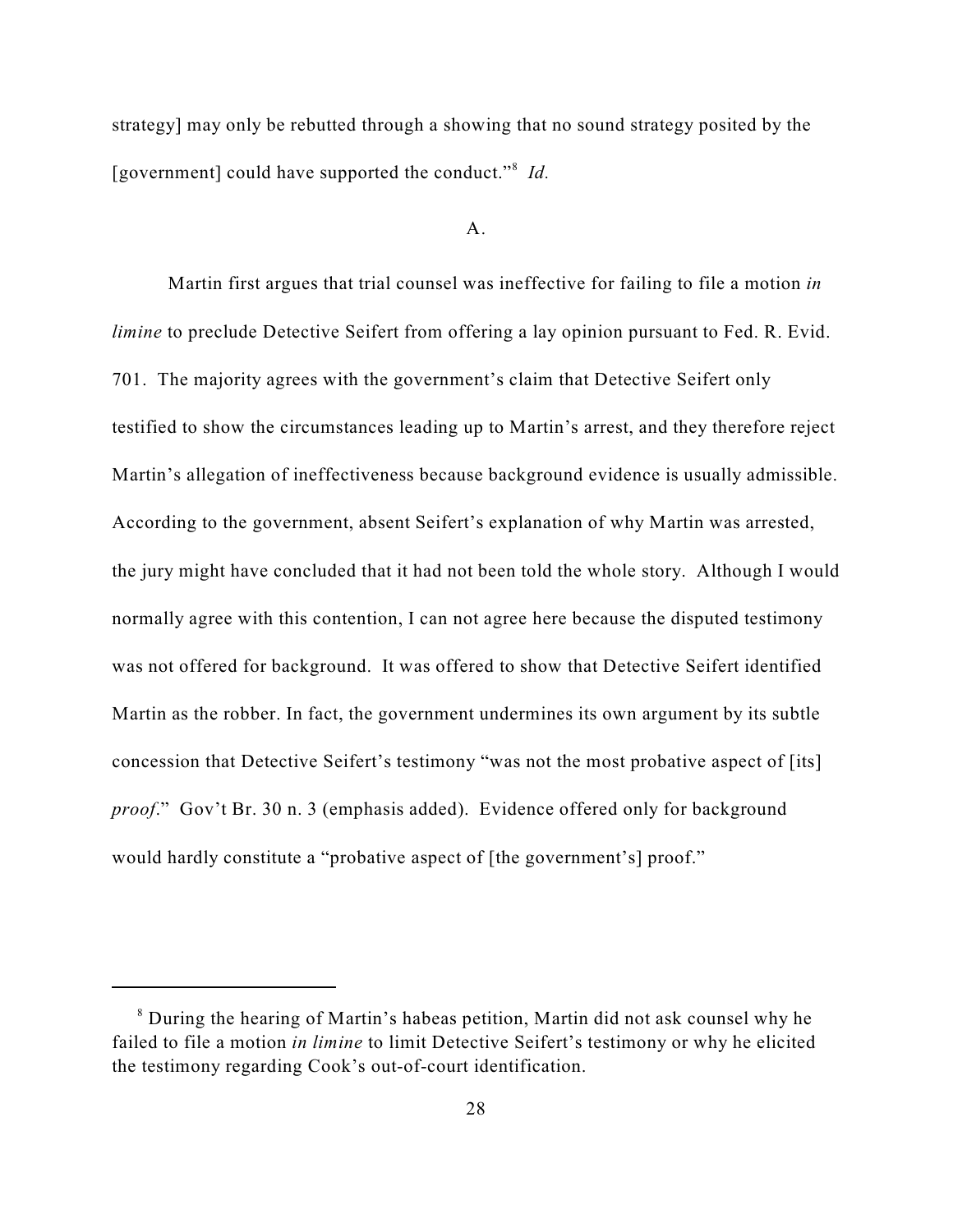Moreover, even if the government only intended the testimony as background, the jury had no way of knowing of that limitation. Rather than giving an appropriate limiting instruction, the court told the jury: "And you can consider that also, there was other testimony—other *identification testimony* other than the eye witnesses, of course. There was the—particularly, the testimony of the arresting officer<sup>[1]</sup>." Supp. app. at 338 (emphasis added). Thus, any attempt to dismiss Seifert's testimony as mere "background" ignores the record.

Furthermore, insofar as background evidence was appropriate at all, Detective Seifert merely had to explain that she went to the barbershop where Martin worked because she had information that someone who worked there resembled the person depicted in the surveillance photos. That would not only have addressed the government's concerns about apparent gaps in its case, it would have had the additional virtue of being a more accurate account of what happened. It would have done that without allowing Seifert to offer her opinion that Martin is the person in the surveillance photos. This would also have avoided the taint of allowing Detective Sefert to improperly offer her lay opinion that Martin was the person in the surveillance photographs.<sup>9</sup>

B.

 $\degree$  Indeed, the type of background provided by Detective Seifert's testimony is commonly stipulated to precisely because there is no dispute about how the defendant came to be arrested.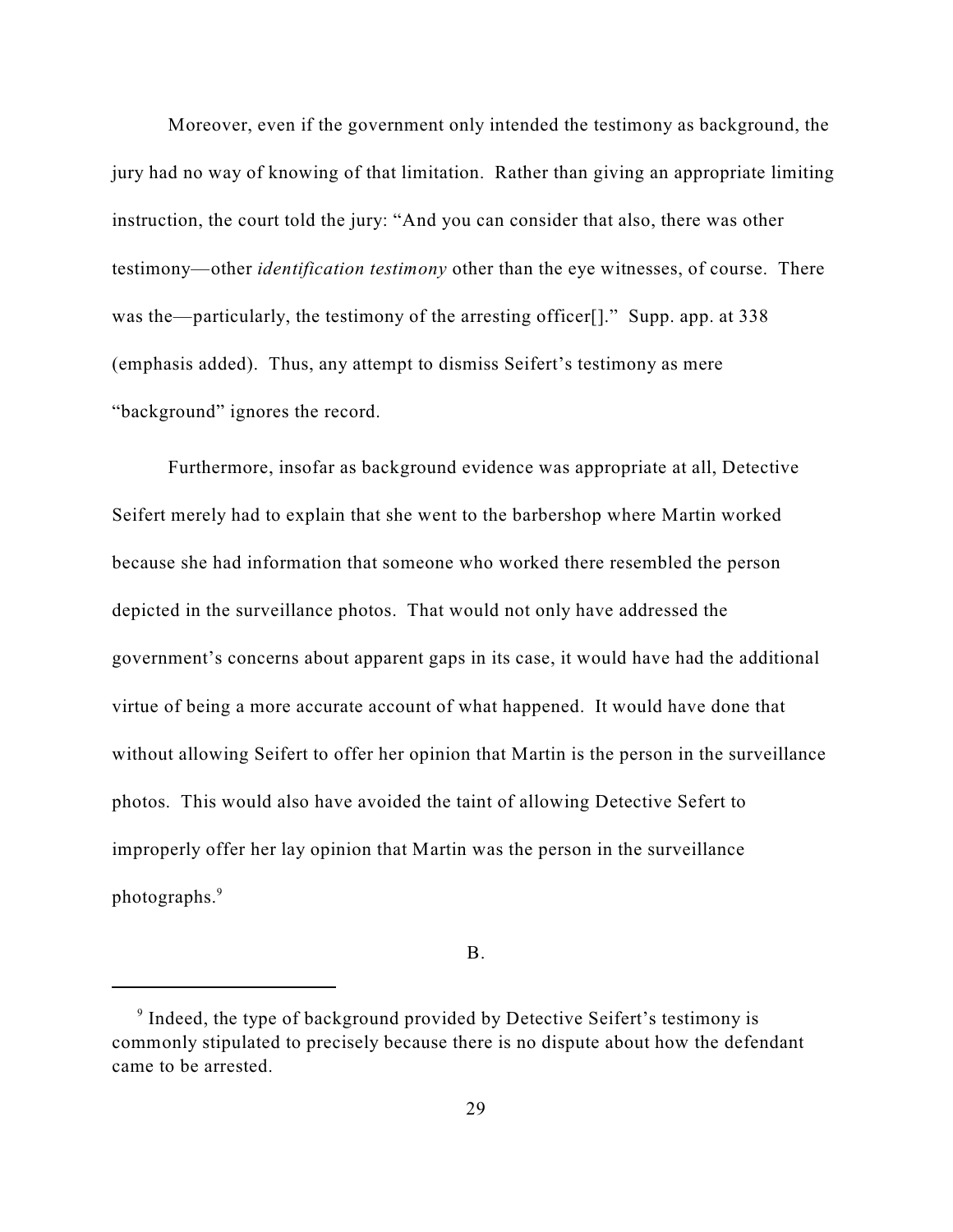Fed. R. Evid. 701 provides:

If the witness is not testifying as an expert, the witness' testimony in the form of opinions or inferences is limited to those opinions or inferences which are (a) rationally based on the perception of the witness, (b) helpful to a clear understanding of the witness' testimony or the determination of a fact in issue, and (c) not based on scientific, technical, or other specialized knowledge within the scope of Rule 702.

Fed. R. Evid. 701.

Although Detective Seifert's opinion that the surveillance photographs are pictures of Martin was rationally based on her perceptions, it was anything but "helpful."<sup>10</sup> Detective Seifert was no more qualified to compare Martin to the individual in the surveillance photographs than the jurors. "[W]herever inferences and conclusions can be drawn by the jury as well as the witness, the witness is superfluous; . . . a lay opinion is received because and whenever facts cannot be so told as to make the jury as able as [the witness] to draw the inference." 7 Wigmore on Evidence § 1917.8, at 10 (Chadbourne rev. 1978).

In *United States v. LaPierre*, 998 F.2d 1460 (9th Cir. 1993), an investigating officer informed the jury of his opinion that LaPierre was the person depicted in several bank surveillance photographs. On appeal, the Court of Appeals reversed the conviction in part because the investigating officer's testimony was not helpful and therefore inadmissible

<sup>&</sup>lt;sup>10</sup>The third prong of the test for admissibility under Rule 701, that the testimony not be "based on scientific, technical, or other specialized knowledge within the scope of Rule 702," is clearly satisfied in this case. Fed. R. Evid. 701.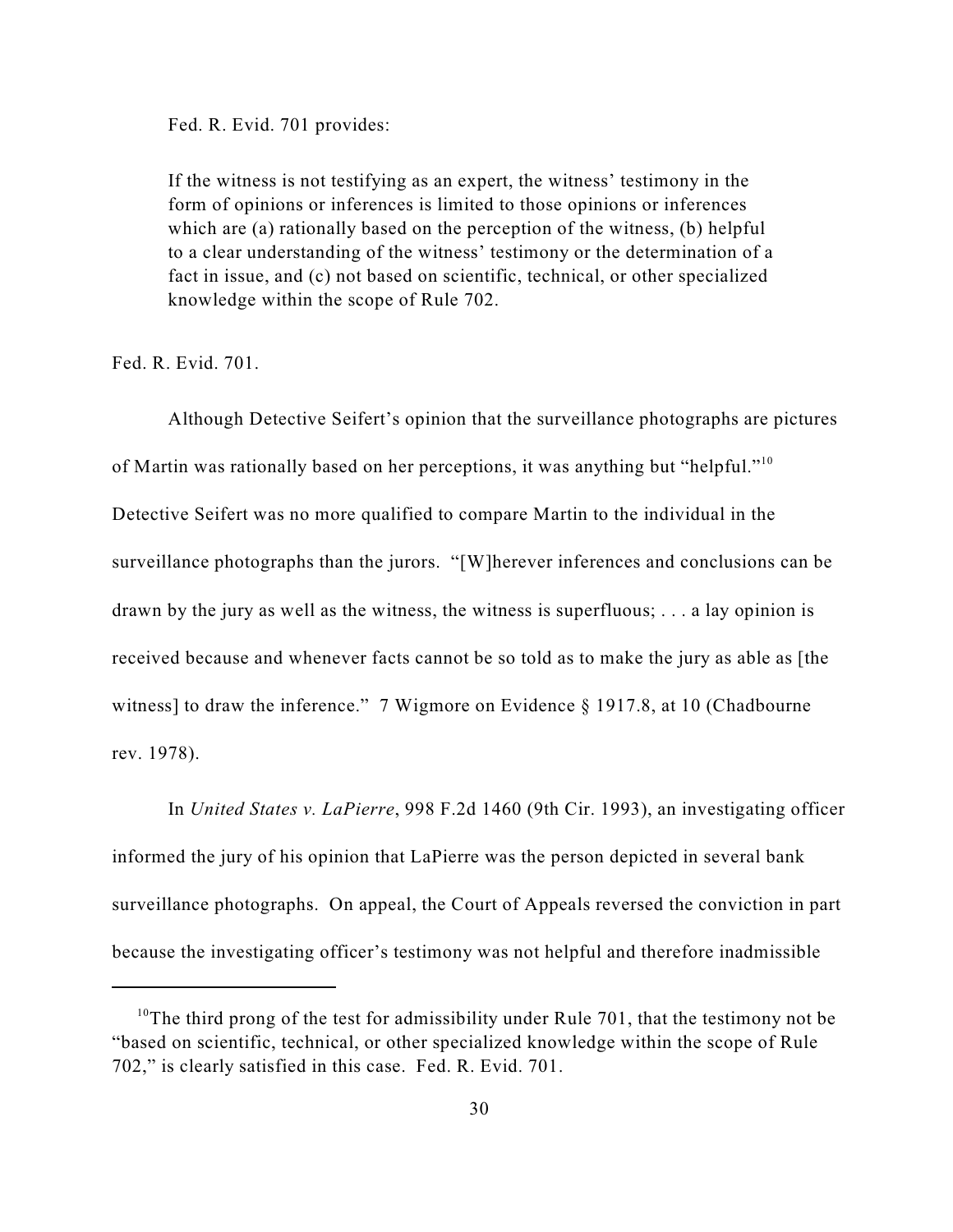under Rule 701. "The jury . . . was able to view the surveillance photos . . . and make an independent determination whether it believed that the individual pictured in the photos was in fact [the defendant]." *Id.* at 1465. Thus, the officer's opinion testimony "ran the risk of invading the province of the jury and unfairly prejudicing [the defendant]." *Id.*

The court concluded that Rule 701 limits a lay witness's opinion regarding identification to situations where "the witness has had substantial and sustained contact with the person in the photograph" or "the defendant's appearance in the photograph is different from his appearance before the jury and the witness is familiar with the defendant as he appears in the photograph." *Id.* In "both [situations] there is reason to believe that the witness is more likely to correctly identify the person than is the jury." *Id*. Thus, absent circumstances not present here, "[l]ay opinion testimony of the type given by [Seifert] is of dubious value." *Id*.

My colleagues attempt to dismiss Martin's reliance on *LaPierre*, by suggesting that "the context was different," and stressing that there is no "ironclad rule against identification testimony from an arresting officer." Maj. Op. at 10. I agree that Rule 701 does not create an ironclad rule against a police officer offering identification testimony. However, dismissing *LaPierre* on that basis ignores the court's analysis.<sup>11</sup> The essence of

<sup>&</sup>lt;sup>11</sup>The majority states that "[p]olice officers may complete the story of the charged offense, absent prejudice or inadmissibility." Maj. Op. at 11. That testimony is certainly relevant during a suppression hearing for purposes of establishing probable cause to arrest, and that is the context the majority refers to. However, it is not permissible under Rule 701 for police officers to offer identification testimony by stuffing it into the Trojan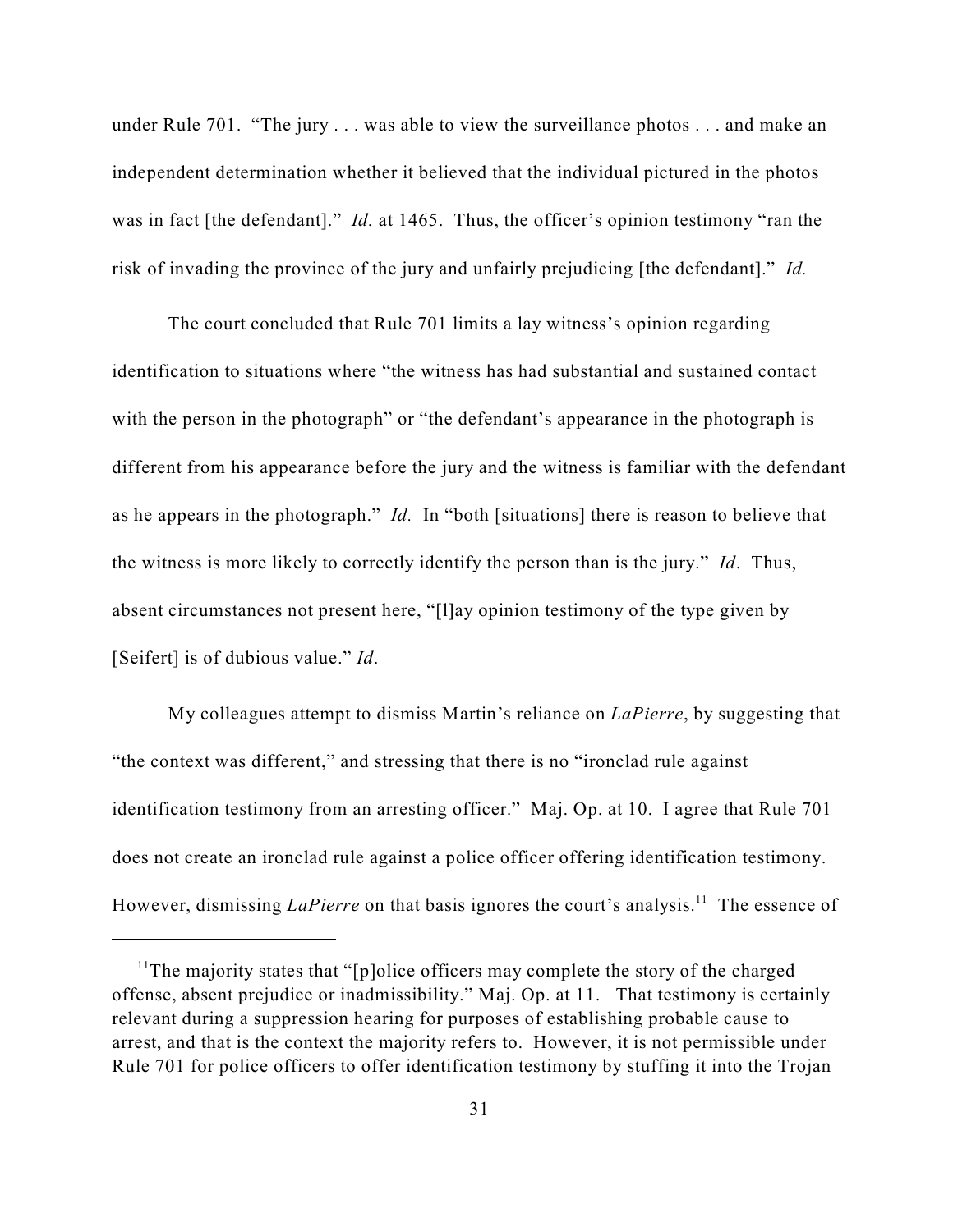*LaPierre's* holding is that no lay witness, may offer an opinion identifying a defendant absent prior contact with the defendant, or other circumstances that suggest that the witness has a better basis to identify the defendant than the jury. There is no reason to create an exception for the lay opinion of police officers, and my colleagues offer none.

Indeed, given the danger that jurors may give a police officer's uninformed identification more weight than one based "only" on their own untrained eyes, it is particularly important to adhere to the limitations of Rule 701 when the lay opinion of identification is offered by a police officer. Lay opinion testimony identifying a defendant from surveillance photos is thus only admissible "if there is some basis for concluding that the witness is more likely to correctly identify the defendant from the photograph than is the jury." *United States v. Towns*, 913 F.2d 434, 445 (7th Cir. 1990) (quoting *United States v. Farnsworth*, 729 F.2d 1158, 1160 (8th Cir. 1984)); *see also United States v. Jackman*, 48 F.3d 1, 4-5 (1st Cir. 1995) (collecting cases and finding such testimony admissible "at least when the witness possesses sufficiently relevant familiarity with the defendant that the jury cannot also possess, and when the photographs are not either so unmistakably clear or so hopelessly obscure that the witness is no better-suited than the jury to make the identification."). Here, Bruegge was the only expert qualified to give an opinion about Martin's identification. He was not able to identify Martin, despite his empirical approach and scientific methodology.

horse of background testimony.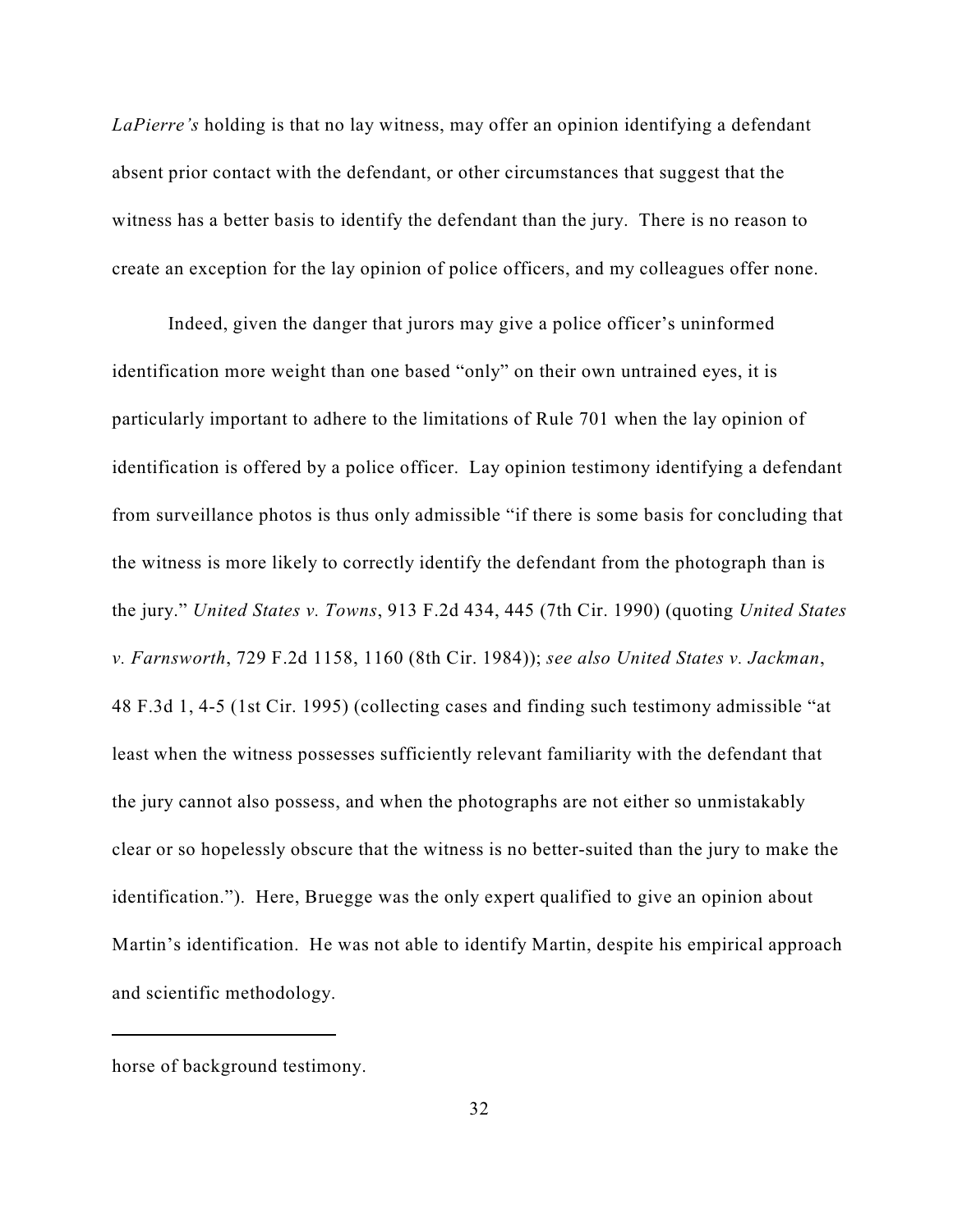The majority also concludes that defense counsel was not ineffective for eliciting testimony about the role Cook played in Martin's arrest because eliciting this information could have been part of counsel's trial strategy. The government contends that defense counsel asked Detective Seifert about Cook to establish that the detective was not able to identify Martin without Cook's help and thereby undermine Seifert's identification of Martin. That *post hoc* explanation strains credulity. Had Seifert never been allowed to say that she thought Martin was depicted in the surveillance photographs, it would not have been "necessary" to use Cook to try to limit the impact of Seifert's identification.

Rather than appropriately chipping away at the layers of identification, counsel added two additional layers himself by eliciting Seifert's opinion and Cook's out-of-court identification.

I am at a loss to understand the soundness of any defense strategy that would allow a police detective to impermissibly identify the defendant, and then elicit an out-of-court identification from the only person who knew Martin personally to undermine the detective's inadmissible identification.<sup>12</sup>

 $12$ <sup>12</sup>The soundness of this strategy must also have escaped defense counsel because he never argued that Detective Seifert's testimony was undermined because she could not identify Martin without Edna Cook's help.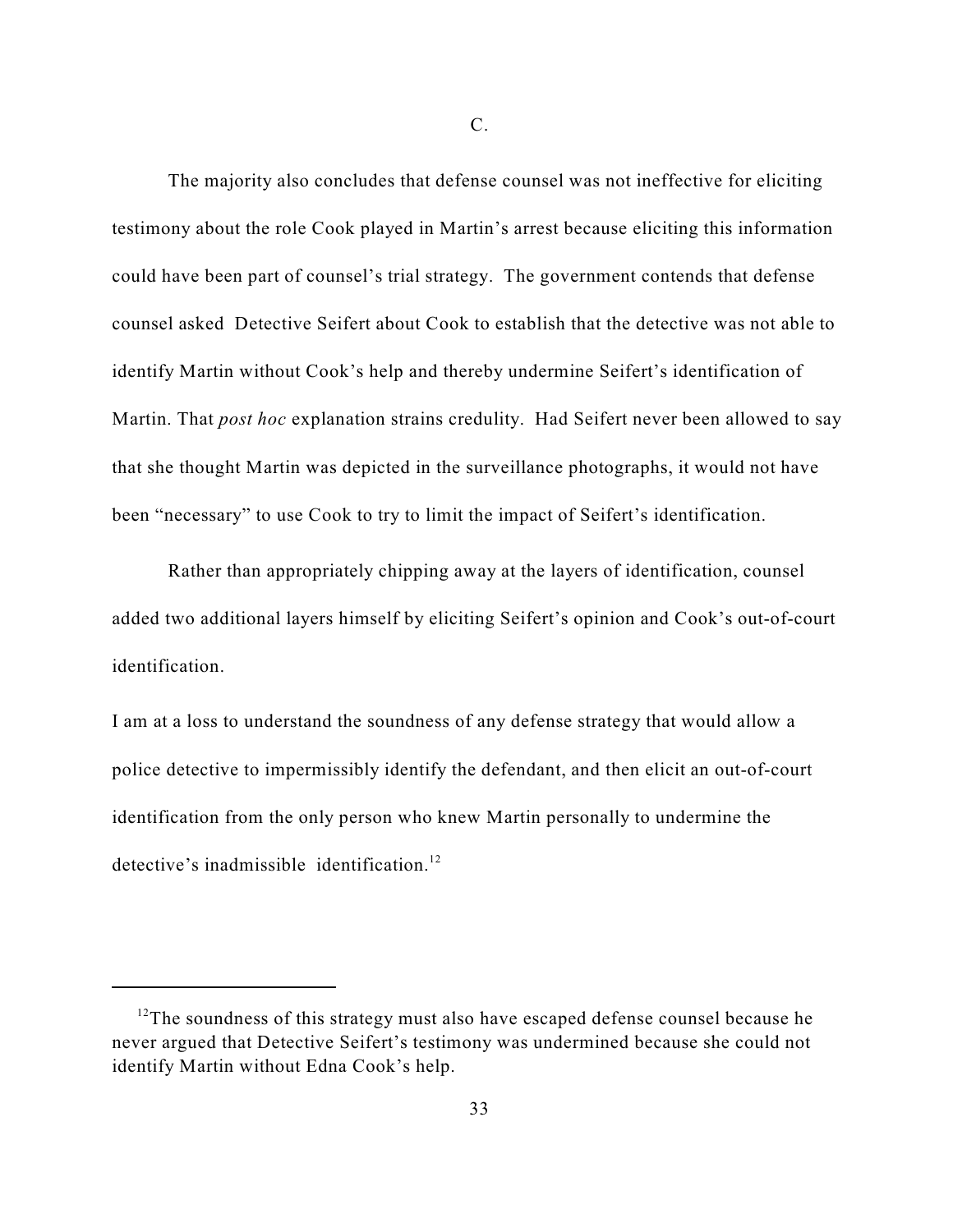The bank employees' identifications were based on observations during a highly stressful robbery that lasted less than one minute, and afforded an opportunity to observe the robber's face that was substantially less than one minute. Moreover, common sense suggests that fear and the menacing presence of a sawed-off shotgun were formidable obstacles to the tellers' ability to focus on the robber's face during the few seconds that it was not obscured. That distraction and the minimal opportunity to observe explain why none of the tellers noticed the large contrasting eagle prominently embroidered on the front of the robber's cap; a logo that is exceedingly difficult to miss even if one does not follow professional football. Thus, it is not surprising that the jurors insisted on comparing Martin to the surveillance photographs themselves rather than rely on the testimony of the bank tellers.

Cook is different. Cook knew Martin, and her out-of-court identification was based on her casual observation of the surveillance photos. Thus, by allowing Detective Seifert to tell the jury that Cook had identified Martin from those photos, counsel's crossexamination of Seifert fortified the inherently unreliable identifications of the bank tellers. Accordingly, defense counsel's handling of Detective Seifert was not only ineffective, it was foolhardy.

### D.

Of course, counsel's mistakes do not automatically result in relief under *Strickland*. Rather, Martin must show "that there is a reasonable probability that, but for counsel's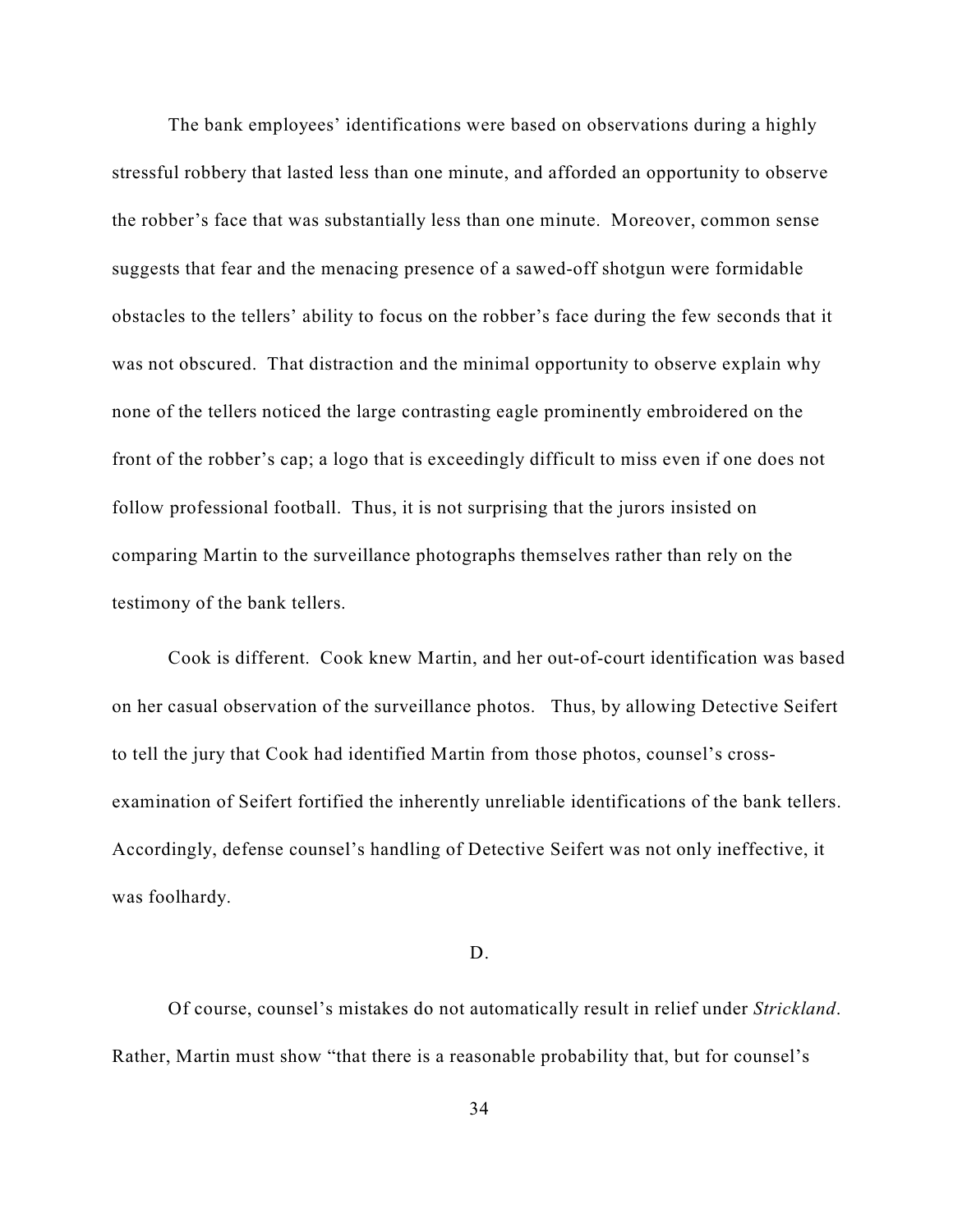unprofessional errors, the result of the proceeding would have been different." *[Strickland](http://web2.westlaw.com/find/default.wl?rs=WLW7.06&serialnum=1984123336&fn=_top&sv=Split&tc=-1&findtype=Y&tf=-1&db=708&vr=2.0&rp=%2ffind%2fdefault.wl&mt=Westlaw)*, [466 U.S. at 694](http://web2.westlaw.com/find/default.wl?rs=WLW7.06&serialnum=1984123336&fn=_top&sv=Split&tc=-1&findtype=Y&tf=-1&db=708&vr=2.0&rp=%2ffind%2fdefault.wl&mt=Westlaw). However, Martin "need not show that counsel's deficient performance 'more likely than not altered the outcome in the case'—rather, he must show only 'a probability sufficient to undermine confidence in the outcome.'" *[Jacobs v. Horn](http://web2.westlaw.com/find/default.wl?tf=-1&rs=WLW7.06&referencepositiontype=S&serialnum=2006065783&fn=_top&sv=Split&tc=-1&findtype=Y&referenceposition=105&db=506&vr=2.0&rp=%2ffind%2fdefault.wl&mt=Westlaw)*, 395 F.3d [92, 105](http://web2.westlaw.com/find/default.wl?tf=-1&rs=WLW7.06&referencepositiontype=S&serialnum=2006065783&fn=_top&sv=Split&tc=-1&findtype=Y&referenceposition=105&db=506&vr=2.0&rp=%2ffind%2fdefault.wl&mt=Westlaw) (3d Cir. 2005) (quoting *Strickland*[, 466 U.S. at 693-94\)\).](http://web2.westlaw.com/find/default.wl?rs=WLW7.06&serialnum=1984123336&fn=_top&sv=Split&tc=-1&findtype=Y&tf=-1&db=708&vr=2.0&rp=%2ffind%2fdefault.wl&mt=Westlaw) That standard "is not a stringent one." *Jacobs*, 395 F.3d at 105.

My colleagues conclude that, given the evidence here, Martin would have been convicted even without Detective Seifert's testimony on direct and cross-examination. *See* Maj. Op. at 13. However, the remaining evidence was not sufficiently "clear and definite," to convince the jury of his guilt beyond a reasonable doubt after observing him during two days of testimony. Rather, despite the purportedly clear and definite surveillance photographs, the tellers' identifications, and two days of observation, the jury still had to interrupt deliberations to have Martin don the baseball cap in the manner of the robber for a second time. The dangers inherent in this procedure here should be obvious.

We clearly do not know what motivated the jurors to ask to see Martin with the cap a second time. Perhaps they concluded that Martin was the robber after observing him during the trial and comparing him to the surveillance photographs and merely wanted to assuage a lingering doubt of one of the jurors. Perhaps seeing Martin the second time only overcame substantial (and "reasonable") doubts when combined with Detective Seifert's lay opinion and Cook's out-of-court identification. We are left wondering.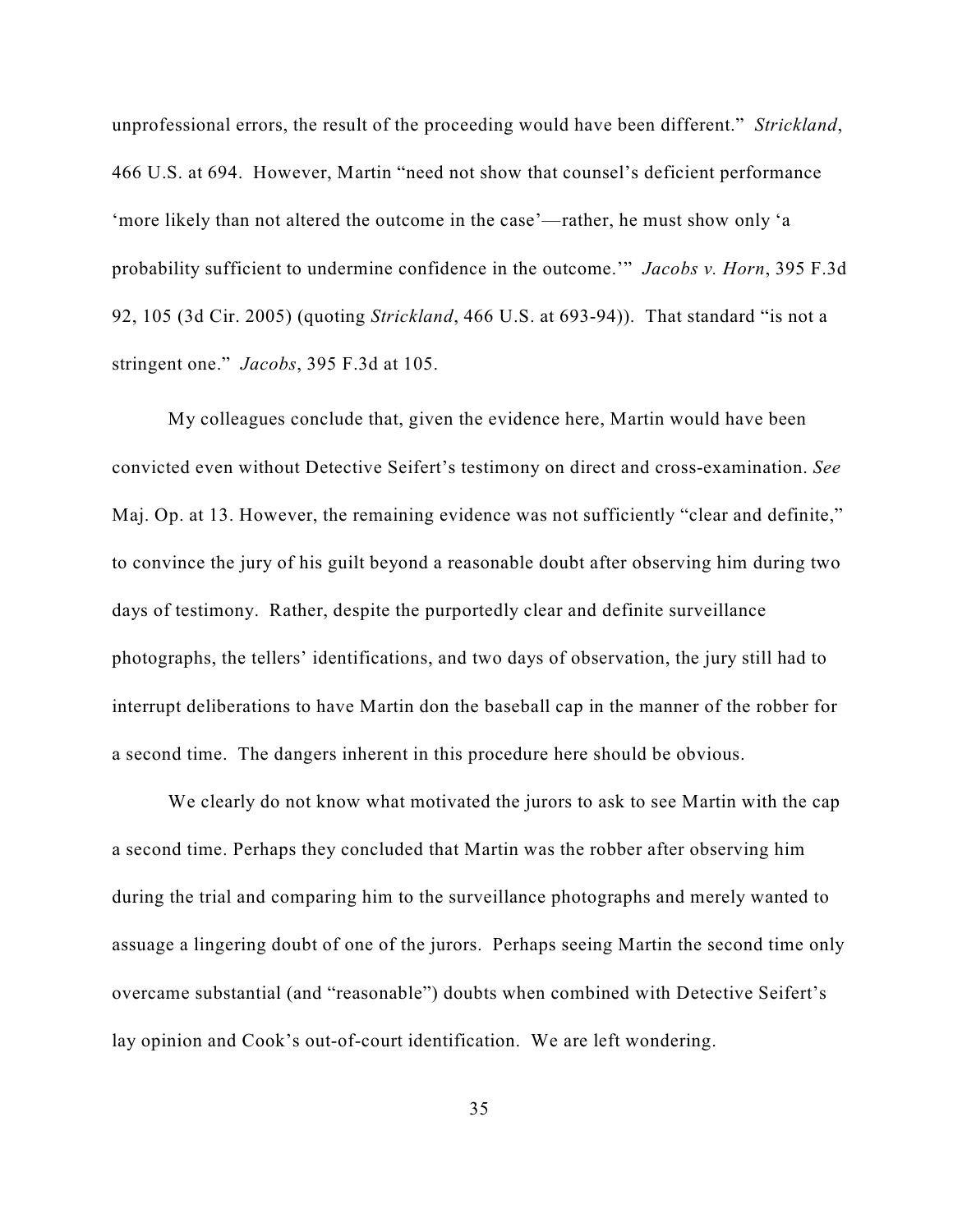*Strickland* does not require Martin to show that "but for" his attorney's error, he would not have been convicted. Given the sanctity of jury deliberations, that test could never be satisfied. Rather, *Strickland* only requires that Martin establish a reasonable likelihood that he would not have been convicted without his attorney's deficient performance. I think he has satisfied that burden.

#### **III.**

Despite my colleagues' characterization of the evidence, this remains a very difficult case. As I said at the outset, I have stared at the only useful surveillance photo and compared it to Martin's arrest photo over and over and over again. I can understand the jury's difficulty. As I noted earlier, there is clearly a resemblance. That resemblance has caused me alternating degrees of doubt and certainty as I have compared the only useful surveillance photograph to Martin's arrest photograph. I have not been able to consistently conclude that the surveillance photograph is a picture of Martin, nor have I been able to consistently conclude that it is not a picture of him. Of course, I did not have the advantage of actually seeing Martin in person during two days of trial. However, that distinction would have been more convincing if the trial court had not made Martin put on a cap identical to the robber's and pull it down over his face during deliberations, and if the jury had not found it necessary to repeat the procedure.

I realize this precise point isn't argued here, but given the issues that are argued on appeal and the dangers inherent in identification testimony, the jury's apparent expression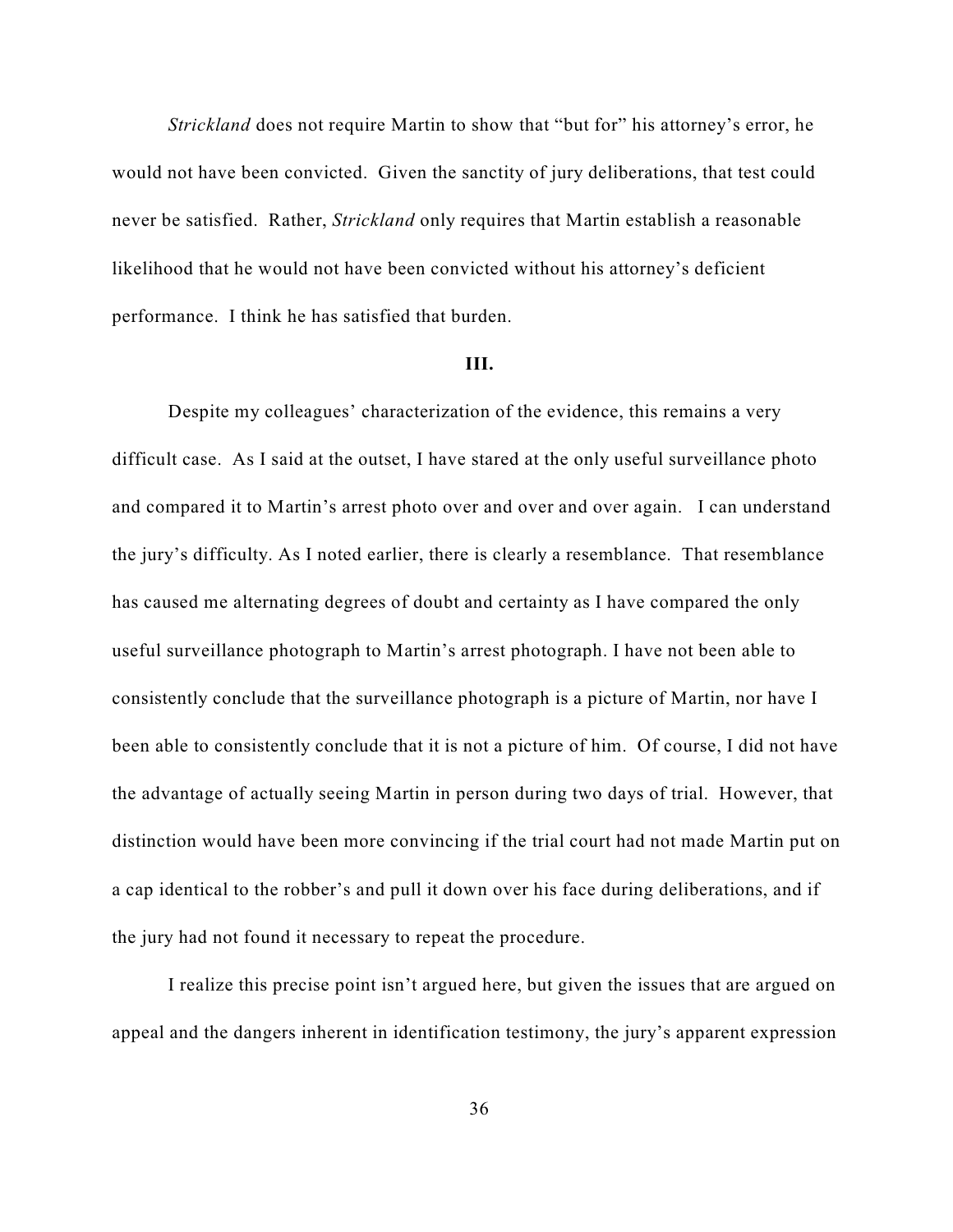of doubt despite their opportunity to compare Martin to the surveillance photos is relevant to the prejudice prong of Martin's *Strickland* claim.

## **IV.**

The majority emphasizes that the security guard's identification of Martin "was itself a basis for the jury's verdict." Maj. Op at 15. It clearly could have been. However, as I have explained, it is obvious from this record that the jury did not find that testimony as convincing as my colleagues do. My colleagues suggest that my concerns about the jury's apparent hesitancy and doubts are "speculative." Maj. Op. at 14.I admit that my analysis involves some degree of speculation. However, I submit that, since jury deliberations are necessarily shrouded in secrecy, some speculation is endemic in any inquiry under the prejudice prong of *Strickland*. Given this record and counsel's deficient performance, the speculation is not only warranted, it is compelled. Moreover, for reasons I have already explained, I fear that the verdict is also speculative and that the jury's speculation was resolved by the out-of-court identification of Edna Cook, and the opinion of Detective Seifert that defense counsel should have excluded under Rule 701.<sup>13</sup>

*See United States v. Brownlee*, 454 F.3d 131, 142 (3d Cir. 2006) ("[M]istaken eyewitness identifications are responsible for more wrongful convictions than all other causes combined.") (Quoting A. Daniel Yarmey, *Expert Testimony: Does Eyewitness Memory Research Have Probative Value for the Courts?,* 42 Canadian Psychology 92, 93 (May 2001)). That conclusion is based on a study of 328 defendants who were ultimately exonerated based on subsequently available DNA testing. The study concluded that "'[E]yewitness evidence presented from well meaning and confident citizens is highly persuasive but, at the same time, is among the *least reliable forms of evidence.*'" *Brownlee*, 454 F.3d at 142 (brackets and italics in original).